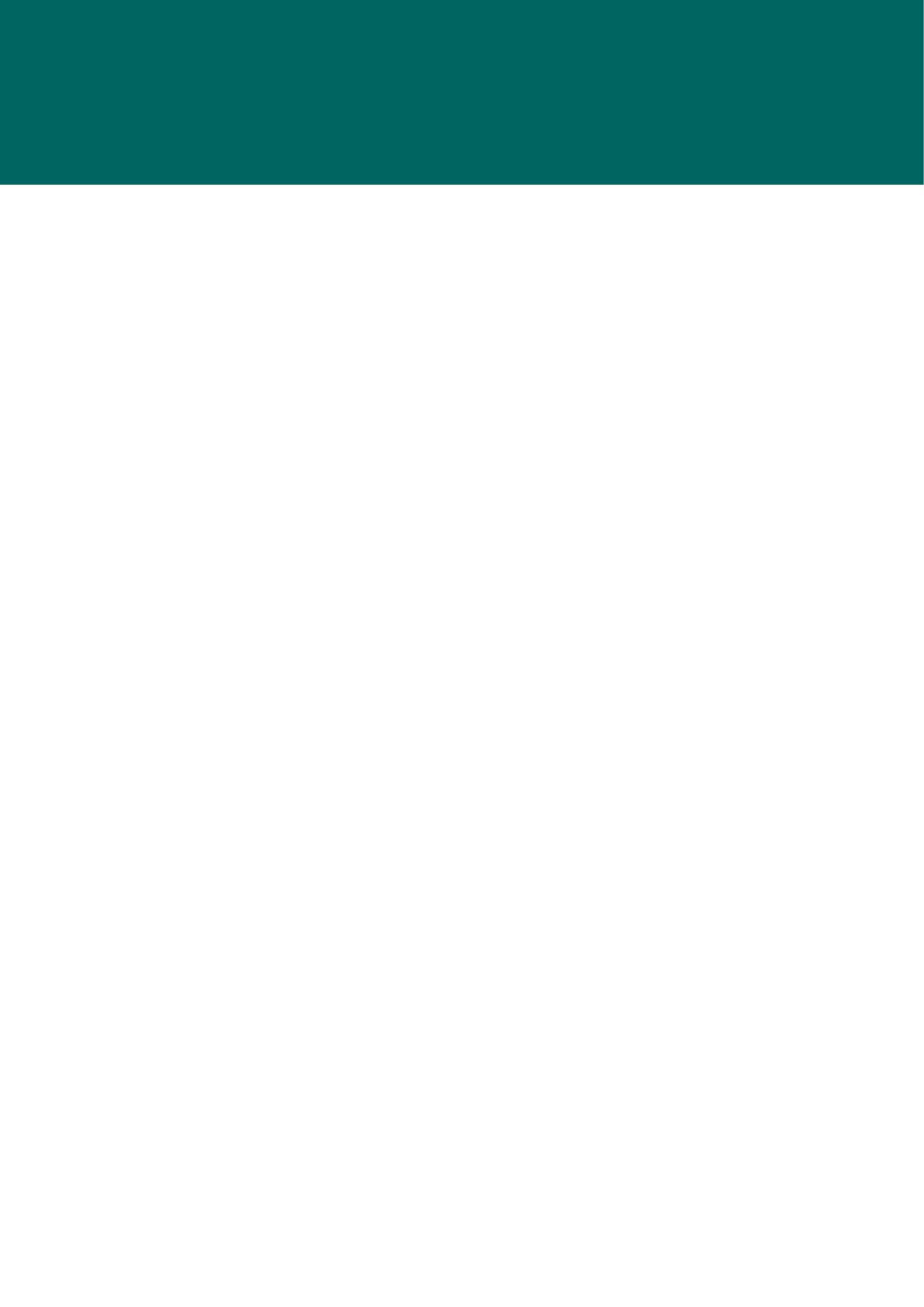## **Foreword**

## FOREWORD BY THE RT HON AMBER RUDD AND THE RT HON CLAIRE O'NEILL

It has been a great pleasure for us to work with new colleagues at Public Policy projects to develop policy solutions to some of the energy challenges the world is facing in its journey to net-zero.

In order to deliver something new and we think, relevant, we decided to examine particular energy sources through the prism of individual countries.

We did this to reveal the way different renewables and polices are working for individual countries. We hope that governments can learn from each other. The enthusiastic attendance of so many High Commissioners and Ambassadors at our webinars suggests that there is enthusiasm to learn from each other.

Different countries may have very different energy mixes, both because of their individual

the Rudd

**The Rt Hon Amber Rudd** Deputy Chair, Public Policy Projects

geography and because of their different culture, but they still want to benefit from each other's experiences. Such is the scale of the challenge ahead that we need an "open source" attempt to finding solutions. We've set some out in our document here, holding up a mirror to the different approaches being run in different countries. We're particularly grateful to the High Commissions of Australia, and Namibia and the Embassy of France for kindly sharing so much information and expertise with us and with the public.

It has been a fascinating exercise, brilliantly written up by our former colleague The Rt Hon Chris Skidmore MP, now Director of Policy at Public Policy Projects, and Max Austin, Eliot Gillings, Will Farrell and Adam Kerson.

We hope you find it as interesting to read as we did to work on and prepare.

Claire

**The Rt Hon Claire O'Neill** Senior Advisor, Public Policy Projects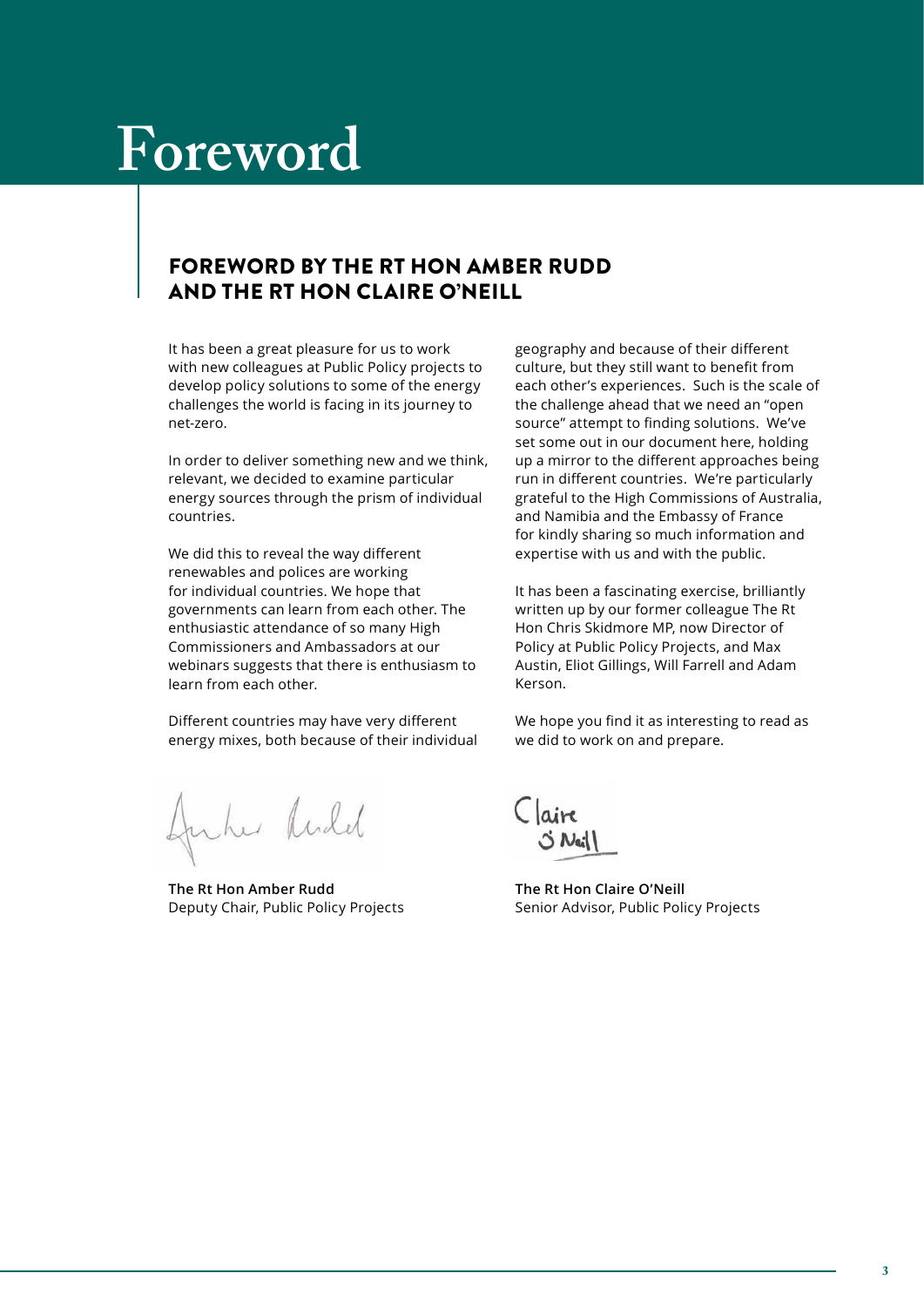## **Contents**

| Recommendations |                                             | 5              |
|-----------------|---------------------------------------------|----------------|
| Chapter 1:      | The Opportunity to Maximise COP26           | 6              |
| Chapter 2:      | Case Studies and Approaches                 | $\overline{7}$ |
| Chapter 3:      | Hydrogen Deployment: Choices and Challenges | 18             |
| Chapter 4:      | Nuclear for Hydrogen                        | 23             |
| Chapter 5:      | Conclusion                                  | 27             |
| Appendix:       | Roundtable Participants                     | 29             |
| Sources         |                                             | 31             |

## ACKNOWLEDGMENTS

Public Policy Projects is grateful to all those who have contributed so generously to the production of this report, including our roundtable participants which are detailed as an Appendix to this report. Particular thanks are also due to our partners at Diplomat Magazine, EDF, Urenco and Ashurst LLP without whose support this report could not have been produced.

## ABOUT THE AUTHOR

## **Rt Hon Chris Skidmore MP**

Chris Skidmore is Director of Policy for Public Policy Projects and Member of Parliament for Kingswood. He was the UK's Minister for Universities, Science, Research and Innovation between 2018-2020 and the UK Energy and Climate Change Minister in 2019. In this role, he helped secure COP26 for the UK and signed the UK commitment to reach net zero carbon dioxide emissions into law in June 2019. He is currently a Senior Fellow at the Mossavar-Rahmani Center for Business and Government at the Harvard Kennedy School and an Honorary Fellow of Birkbeck College, University of London.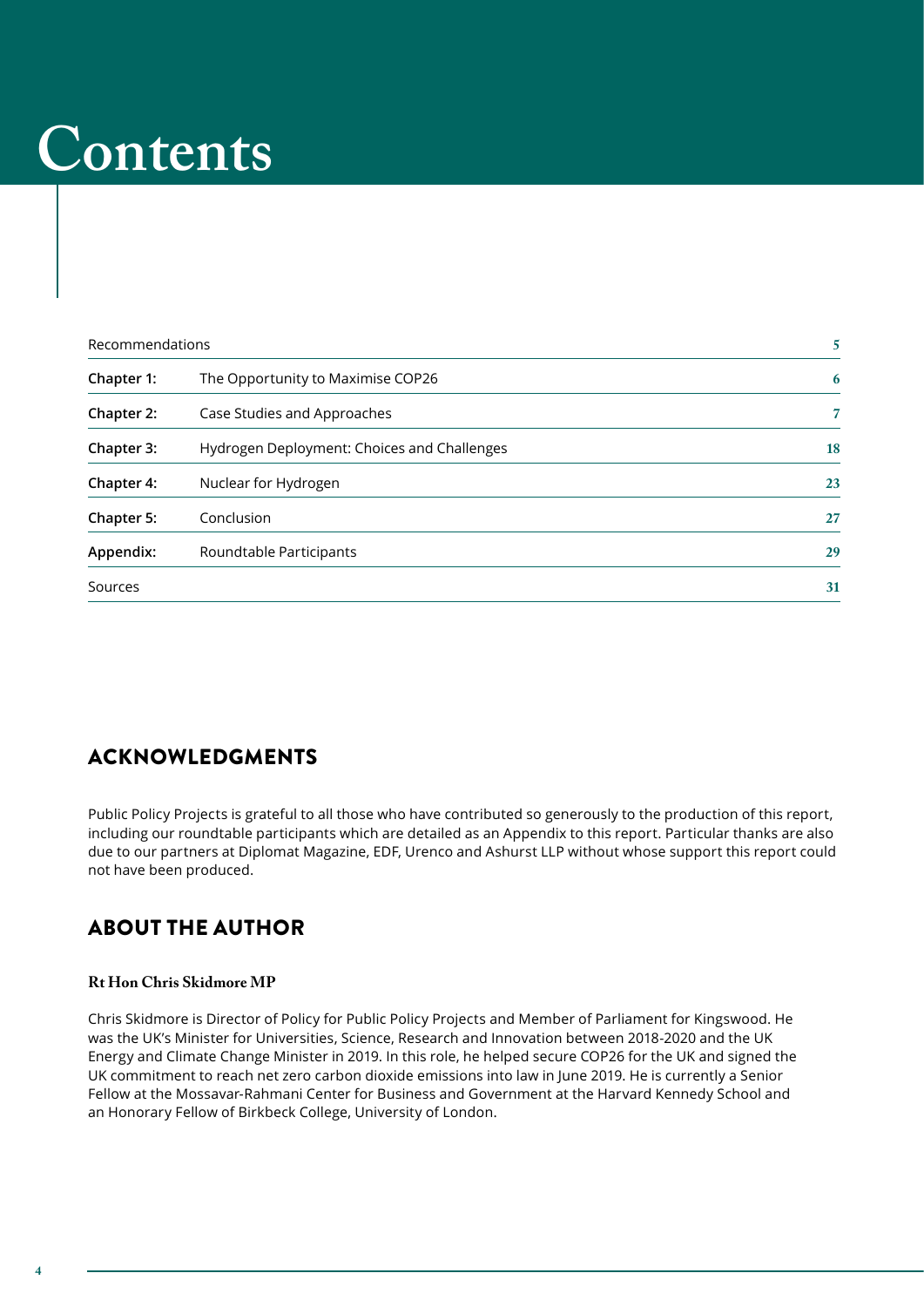## **Recommendations**

## MAXIMISING COP26 AND THE PATHWAYS TO NET ZERO

- International investors and the wider private sector should continue to seek opportunities to enable middling and emerging economies to transition as energy producers and decarbonise.
- National Low Emissions Technology Strategies and National Hydrogen Strategies should be developed by every nation. Goals for the deployment of key enabling technologies should be included to set out a clear pathway towards action and to encourage future inward investment.
- Identify, and invest in, those industries where hydrogen can be most immediately effective in order to secure the greatest outcomes in emission reductions. Hydrogen must not be placed in competition with other renewable energy generation but should instead be viewed as a complement to existing technologies, and ought to add to investment in the expansion of renewable infrastructures.
- Heavy goods shipping, long-haul maritime shipping and heavy industrial manufacturing are some industries that would most benefit from the deployment of Hydrogen as a power source. 75 per cent of primary energy usage lies outside the power sector and, as such, it is in these industries where hydrogen can play its most important role.
- Choices must be made with regard to the value of hydrogen in the energy transition. Focusing on the wider immediate deployment of hydrogen across all sectors is unnecessary. Instead, there should be an emphasis on looking at the capacity and capability of technology and making appropriate choices accordingly.
- An international agreement must be created to address the adoption, and trading, of hydrogen. This agreement will need to address the creation of the necessary infrastructure to harness hydrogen's potential.
- Incentivising demand for clean hydrogen must be a central question for policymakers.
- There must be some form of international acceptance and agreement that all countries should prioritise the cleanest, or green, forms of hydrogen in markets that should value low carbon intensity hydrogen.
- The first priority for an international agreement on hydrogen should be to prioritise the decarbonisation of the entire supply of hydrogen. This will require establishing a clear taxonomy and set of regulations concerning hydrogen supply and use.
- A new and accurate internationally agreed measurement for hydrogen (based not upon mode of production, but intensity of carbon emissions generated in production) is needed.
- New hydrogen standards should be adopted internationally and be based on the full life cycle of carbon. This will engender more accurate and fair hydrogen pricing.
- International safety and technical standards must be established. This should include standards for quality and interoperability in hydrogen production as well as transport, storage distribution, and end use.
- Once these standards have been agreed, a new regulatory body (or bodies) will be required to provide assurance of the framework, encouraging public acceptance and confidence in a safe hydrogen market.
- Adopting the latest AER model, Nuclear for Hydrogen should be a strong focus for future policymakers, and a feature of discussion at COP26.
- COP26 should open its eyes to the combined value of nuclear and hydrogen as a complementary strategy alongside renewable energy.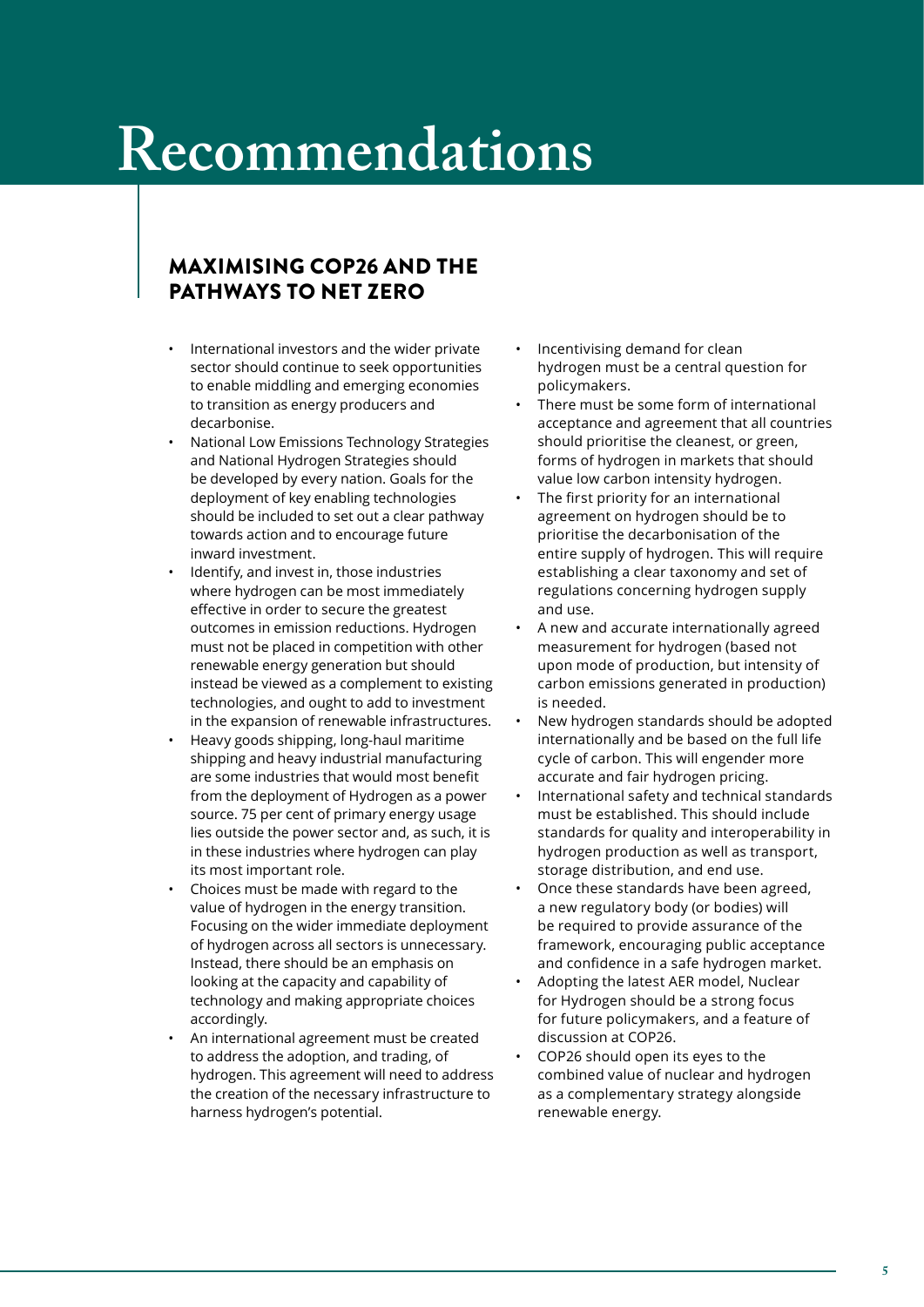## **Chapter One**

## THE OPPORTUNITY TO MAXIMISE COP26

COP26 provides both the opportunity and the challenge of delivering an international agreement on climate change. The agreement reached at Paris in 2015, the last time that an ambition COP was held, has been viewed as the model and standard by which success or failure at Glasgow should be judged.

This is a mistake – and sets a dangerous precedent for placing an over-reliance on process to deliver emissions reductions. Every COP, every single year, now matters, as the international community moves towards an agreement on reducing carbon emissions. What counts is not only commitments for the future, but investments and outcomes delivered in the present.

Within that present, we must recognise the significant progress that has been achieved in recent years. Since the UK became the first G7 country to sign net-zero into law, we have seen the US, France, Korea, China, and among over a hundred countries representing two thirds of the earth's land surface, commit to a net zero target. A delegate attending Paris would be amazed at this level of progress.

There has also been significant advancement in the commitment to end the use of coal power, both from nations setting out their phase out of coal, and the international finance community seeking to limit investment in coal. Rt Hon Alok Sharma MP has used his time as COP President Designate to great effect, securing revised and more ambitious NDCs from countries, with the UK committing to reduce emissions by 78 per cent by 2030. COP26 will provide further opportunity for the final submission of NDCs and international agreement on emissions reductions.

Yet it is equally important to recognise that, despite what is or what is not agreed at COP26, the international gathering of nations provides an opportunity to shape future dialogue, and to shift the narrative to areas of policy, and nations seeking to make their own energy transitions that deserve greater focus.

The purpose of this policy paper, *Maximising COP26*, is to aid that opportunity: by providing insight from several countries whose own energy transitions are underway, and from whom the wider international community can learn important lessons.

It is the result of a series of webinars and roundtables that have been hosted by Public Policy Projects in 2021. These events, a full list of which and links to view appears in the Appendix, were organised to present both a series of countries and the application of future technologies and innovation within them, from which wider adoption could occur. These include:

- Plans for the generation of hydrogen in Namibia through renewable electricity sources that include solar and wind power.
- The future role of hydrogen production in Saudi Arabia
- The use of low emissions technology and hydrogen in Australia

The theme that runs throughout this report is that, just as we must prioritise outcomes today over commitments tomorrow, we should not engage in the fiction of creating good versus bad actors on the climate policy stage. There are no winners if we seek to divide or to exclude those voices who are considered high emitters of emissions.

The commitment to net-zero by many countries across the world is highly encouraging. Yet we must now ensure that commitments become certainties; and with certainty comes the need for detailed plans setting out the plans for the transition away from carbon. There is no one size fits all approach. Each country must prepare a pathway that is both realistic and works for its entire population. The purpose of this report is to highlight specific case studies and examples of where approaches may differ, yet they do so because they are complementary to the individual needs and requirements of a country. It is these individual needs and requirements that this report aims to highlight, and in turn demonstrating the need for an inclusive approach that takes every nation and every community with us on the path to net-zero.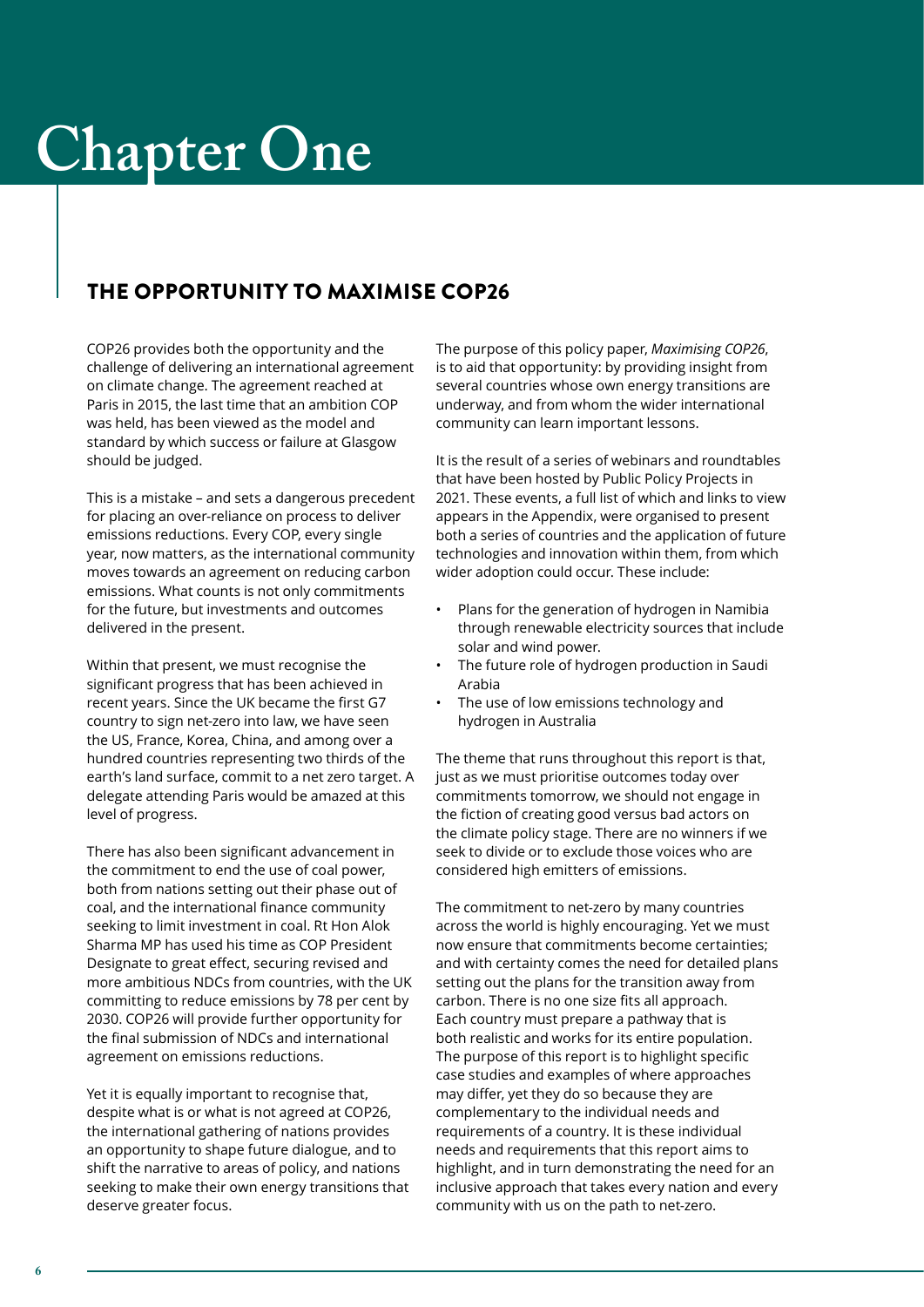## **Chapter Two**

## CASE STUDIES AND APPROACHES

In preparation for this report, Public Policy Projects have held a series of webinars as part of its World Economic Series that have focused in detail on how several countries have developed their future national strategies for decarbonising their economies. These countries include Australia, Namibia and Saudi Arabia, each of whom have chosen separate yet complimentary approaches to delivering a low carbon future, by investing in low emissions technologies and the future of hydrogen production.

### **2.1 Australia**

Australia is the world's largest exporter of coal and has an estimated 46 per cent of the world's uranium resources, six per cent of coal resources and two per cent of the world's natural gas resources.<sup>1</sup> Much of Australia's exports are directly used for generating electricity overseas and Australia exports over three times as much black coal than it uses nationally.<sup>2</sup> This has led to Australia having a smaller emission reduction rate than the US, Japan, the UK and the EU, despite being a fraction of the population. All types of coal included accounts for more than half of the countries' energy exports while also being a major exporter of Uranium. Nuclear power is banned in Australia, so the country strongly relies on heavy emitting fossil fuels and is one of the heaviest polluters in the entire OECD.<sup>3</sup>

Australia has settled on a low emissions strategy of investing, developing, and finally deploying low emission infrastructure technology. These developing industries will be both owned and managed by a mix of public and private enterprises, much like how the current Australian energy sector is designed. This innovative method has resulted in large financial pledges such as an A\$1.2 billion which will seek to develop up to seven clean hydrogen industrial hubs nationwide.

The Australian Federal Government has announced a whole-of-economy Long-Term Emissions Reduction Plan aimed at reducing Australian emissions and achieving netzero by 2050.<sup>4</sup> 'The Plan' as it is commonly referred to, does not rely on the levying of additional taxes, increased costs on households nor result in the loss of Australian jobs. This is because the plan is centred around developing and then deploying low emission technologies and setting Australia as a major exporter of resources like hydrogen and ammonia.

Alongside the Long-Term Emissions Reduction Plan, Australia has produced a Technology Investment Roadmap that sets a process to develop and deploy low emissions technologies. By focusing government investment, it aims to make these technologies cost about the same as existing high emission technologies.<sup>5</sup>

The government has established an investment criteria for these low emissions technologies, which sets the framework and process for future strategic decisions and investment in low emissions technologies:

- **1.** Survey new and emerging low emissions technologies.
- **2.** Identify priority low emissions technologies. These are technologies:
	- o with the biggest economic and emissions impacts
	- o where Australia has economic, natural, technology or skills advantages
	- o where government can make a difference.
- **3.** Set an economic stretch goal for each priority technology. These are ambitious, but realistic, cost targets that will help the technology cost about the same as existing high emissions technologies.
- **4.** Identify pathways to meet stretch goals.
- **5.** Invest in priority technologies to help them reach their stretch goals.
- **6.** Measure how existing government investments are making a difference, and fine-tune these investments over time.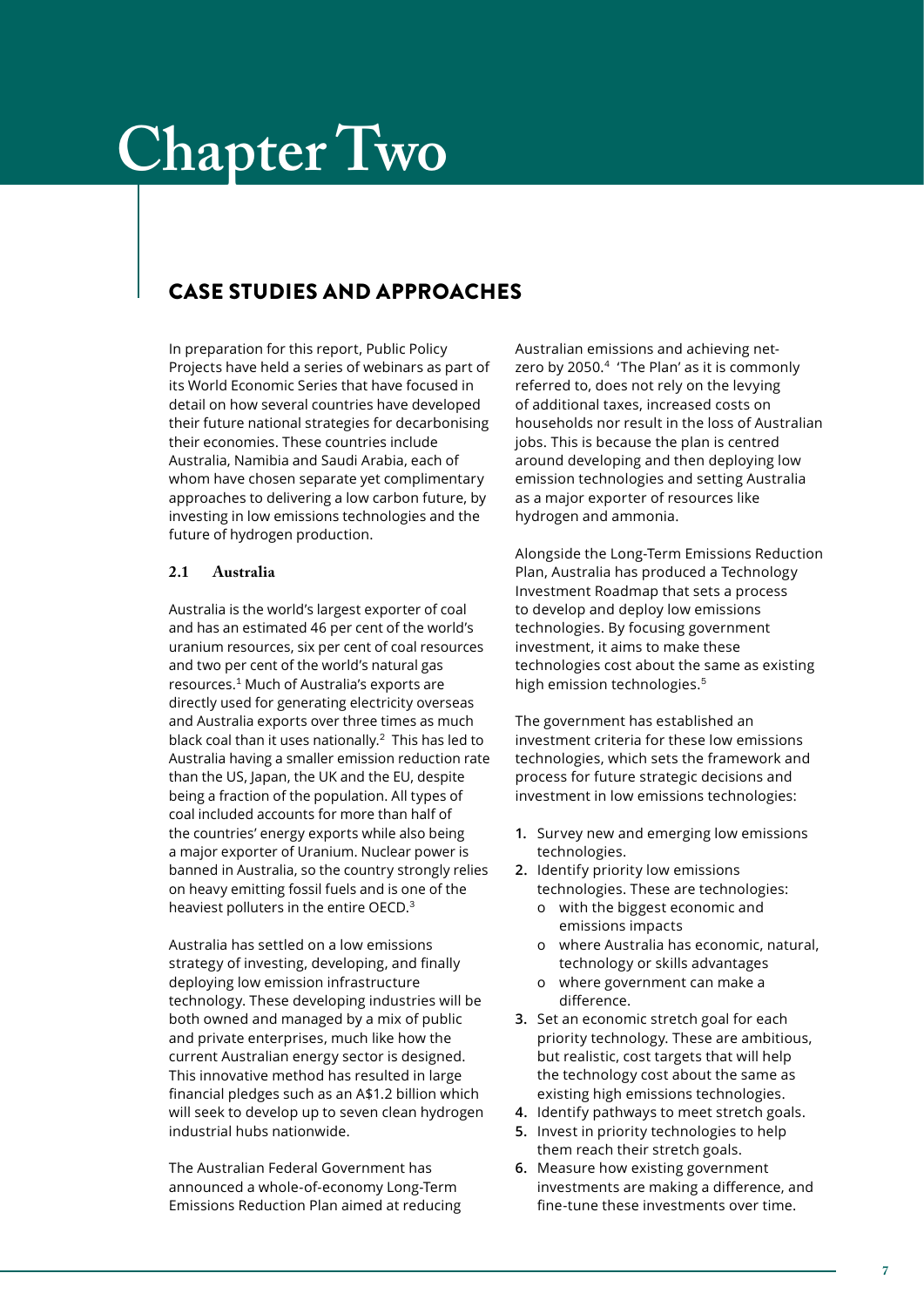## **TECHNOLOGY** INVESTMENT ROADMAP

An enduring process for low emissions technology investments. Annual low emissions technology statements review, refine and evaluate investments. The roadmap is the cornerstone of Australia's Long-Term Emissions Reduction Plan.



Accompanying this, the government has committed to publishing annual Low Emissions Technology statements (LETS). Each statement reviews and refines the government's technology priorities and goals, reports on our progress towards these goals and in turn finetunes the government's investment approach for the biggest economic and emissions reduction outcomes.

The first Low Emissions Technology Statement, released in 2020 (LETS 2020), identified five priority technologies and set economic stretch goals for each one:

- clean hydrogen production under A\$2 per kilogram
- energy storage electricity from storage for firming under A\$100 per megawatt hour (MWh)
- low emissions materials (steel and aluminium) – low emissions steel production under A\$700 per tonne and low emissions aluminium production under A\$2,200 per tonne[1]
- carbon capture and storage (CCS) carbon dioxide (CO2) compression, hub transport and storage under A\$20 per tonne of CO<sub>2</sub>
- soil carbon soil carbon measurement under A\$3 per hectare per year.

Economic stretch goals are ambitious but realistic goals to bring priority low emissions technologies to cost parity with existing high emissions technologies.

The second LET was published at COP26 on 2 November, adding ultra low-cost solar electricity generation as another priority technology, with an economic stretch goal for solar electricity generation at A\$15 per MWh, or approximately a third of today's costs.<sup>6</sup> LET2021 also set out key priority technologies, with not only commitments assigned to each technology, but an impact evaluation framework to be published annually- a reporting mechanism to chart progress against measured benchmarks.

### **2.2 Australia's Hydrogen Strategy**

While Australia will not be building any nuclear power plant stations in the relative future unless there is a drastic political change in Canberra, the federal government has been encouraging companies to investigate setting up Australia as the world's leader in low-carbon energy source exports. Recently, Australia published their own National Hydrogen Strategy, setting out ambitious plans for future inward investment in hydrogen.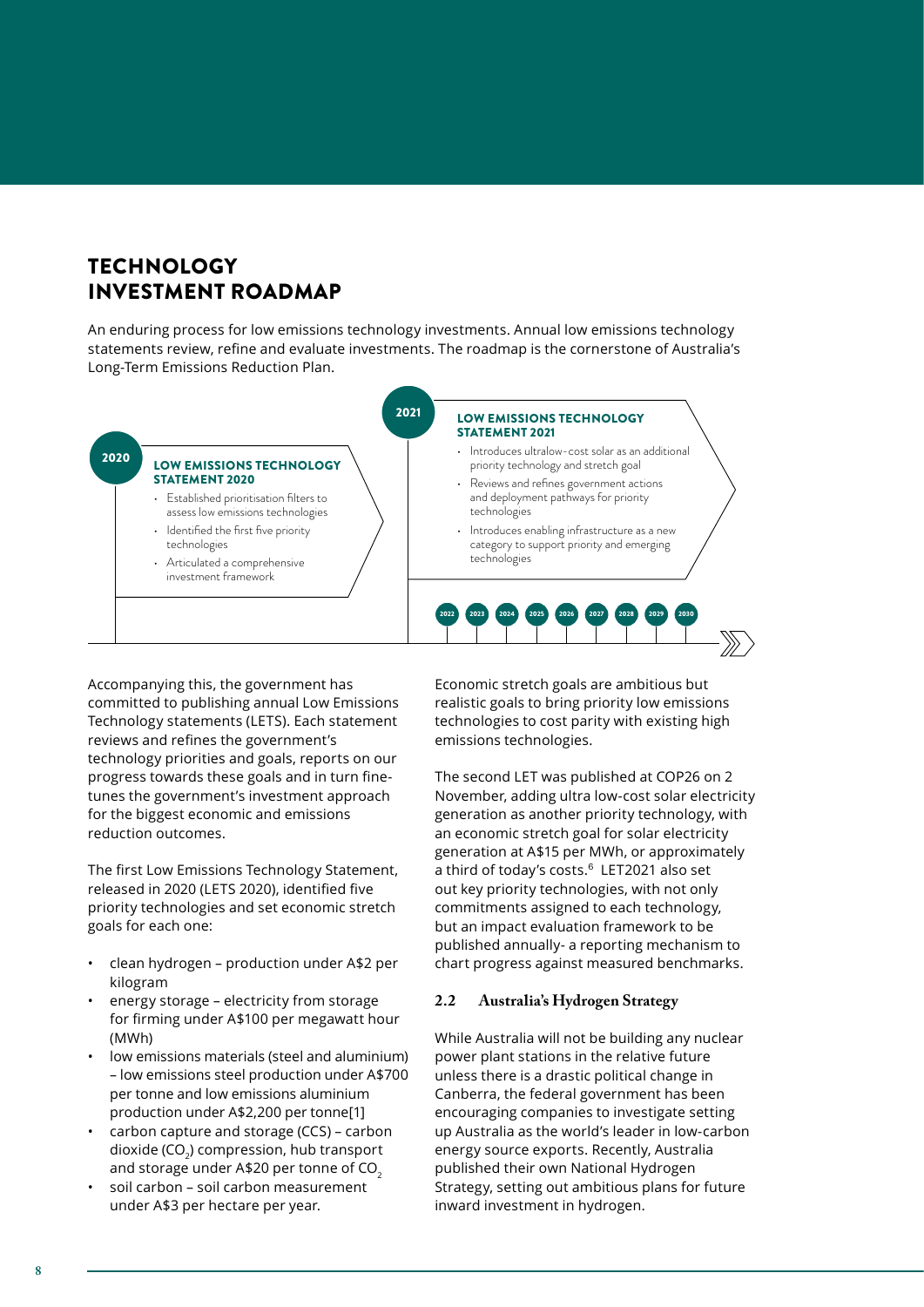## PRIORITY TECHNOLOGIES AND THEIR ECONOMIC STRETCH GOALS



ENERGY STORAGE Electricity from storage for firming under \$100 per MWh



SOIL CARBON Measurement under \$3 per hectare per year



CARBON CAPTURE & STORAGE  $\mathsf{CO}_2$  compression, hub transport and storage under \$20 per tonne of  $CO<sub>2</sub>$ 





LOW EMISSIONS MATERIALS Low emissions steel production under \$700 per tonne and low emissions aluminium production under \$2,200 per tonne

The Low Emissions Technology Statement published in November 2021 set out plans for continuing work on a National Hydrogen Infrastructure Assessment. Building on this, a complementary assessment of infrastructure needs for other priority technologies will be conducted. This will include exploring ways to reduce costs by locating hydrogen, energy storage, and CCS infrastructure near manufacturers such as steel and aluminium companies.

Government commitments have been enhanced by further private investment, including a feasibility study launched by BP in August 2021 into developing a 1 million tonnes per annum green hydrogen and green ammonia production facility.<sup>7</sup> This facility would be constructed in Western Australia and be equipped with its own electrolyser while being completely powered by renewable energies such as wind and solar power. BP's study, backed by ARENA, found that production of green hydrogen and green ammonia is feasible at export-scale and could make Western Australia a major international supplier of green hydrogen and green ammonia.

Further, in August 2021, Australia's Origin Energy and Japan's Mitsui OSK Lines announced they would jointly study whether Australia's green ammonia projects could supply Asian and other international markets from 2026. Concurrently Origin Energy is also conducting a feasibility study worth A\$3.2 million into developing green ammonia in Bell Bay, Tasmania. Mitsui has also announced the construction of two large carriers to transport both LNG and ammonia. The vessels will be able to be powered by either energy source and are expected to primarily operate between Australia and Japanese and South Korean markets.<sup>8</sup> Origin also announced a memorandum of understanding with the Australian port of Townsville in Queensland to expand the port to accommodate for green hydrogen export. This memorandum of understanding will be applied to both Origin and its partner in the venture, Kawasaki Heavy Industries. Currently, plans include constructing a new berth and the developing a facility capable of producing 36,500 tonnes of green liquid hydrogen per annum and to be operational by the mid-2020s.<sup>9</sup>

At the same time, the plans to build the world's largest green hydrogen and ammonia plant are currently undergoing environmental impact reviews, with significant changes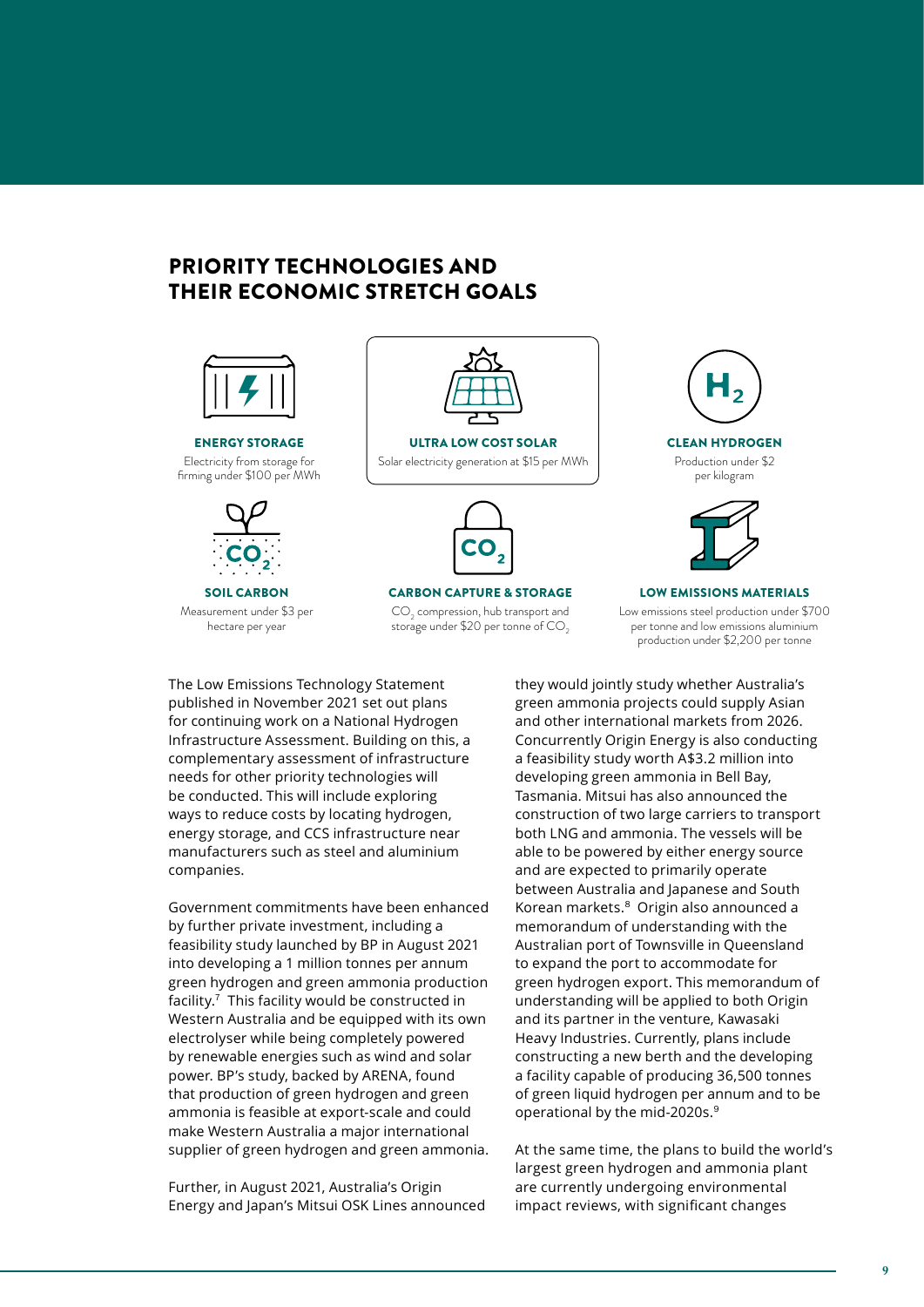expected to be applied to current plans. The project is referred to as the Asian Renewable Energy Hub and would be based in Western Australia.<sup>10</sup> The plans included a facility with the ability to produce 1.8 million mega tonnes per annum of green hydrogen and 10 million mega tonnes per annum of green ammonia, to be exported to Japanese and South Korean markets. The facility itself would be powered by a 26GW wind and solar farm, which is the part of the plan which is currently under environmental impact review. The project is being backed and developed by InterContinental Energy and its partners - CWP Global, Pathway Investments (Macquarie) and wind turbine producer Vestas. Once the plan makes the necessary changes and receives environmental impact approval, the target date for financial close is 2025 with first production and exports from the facility beginning as early as 2027.

### **2.3 Australian Financing and Investment in Hydrogen and Low Emissions Technology**

Australian Federal Government has allocated A\$18 billion to be invested over the next ten years on a range of technologies to cut emissions.<sup>11</sup> Of this, A\$1.4 billion will be allocated to the Australian Renewable Energy Agency (ARENA), with a specific A\$75 million to be allocated to low emission technologies like Electric Vehicle charging stations.<sup>12</sup> Additionally, Australia's 'green bank' is currently investing A\$10 billion into low emission technology.

The grants specifically for hydrogen projects add to A\$1.2 billion the government has allocated towards investing in hydrogen, including low-cost financing, aiming to drive down the cost of hydrogen production to less than A\$2 per kg. According to Federal Australian Government modelling, The Plan will increase the national income per capita by almost A\$2000 by 2050, when compared to a 'no policy change' scenario.

In May 2021, the Australian Renewable Energy Agency awarded an A\$42.5 million grant to a joint venture by the French firm Engie SA and Norway's Yara International SA towards building a renewable hydrogen plant to produce green ammonia. $13$  The production plant is currently planned to be completed in 2023 and will house a 10 megawatt electrolyser, becoming one of the world's first industrial-scale renewable hydrogen production operation. To be built in the soon-to-be hydrogen capital of Western Australia, the facility will also be dedicated towards providing low-emission energy for the large Asian markets of Japan, South Korea and potentially the nation of Taiwan. In September 2021, The Australian Federal Government announced an additional A\$150 million, adding to the current A\$464 million Federal fund for feasibility studies and the construction of hydrogen projects in seven clean hydrogen industrial hubs to concentrate demand for hydrogen in one geographic region to reduce costs and share information. These hubs will bring hydrogen producers, users and exporters together. They will lower the cost of production, encourage innovation and enhance skills and training efforts.

#### **Carbon Capture and Storage**

Overall, the Australian government has earmarked A\$300 million for carbon capture and storage technologies over the next 10 years, with A\$250million being directly dedicated to helping fund technologies for the research and development of carbon capture technology. The remaining A\$850 million has been allocated to projects which look to develop carbon capture and storage sites around Australia. In June 2021, the Australian government financially backed six carbon capture projects worth a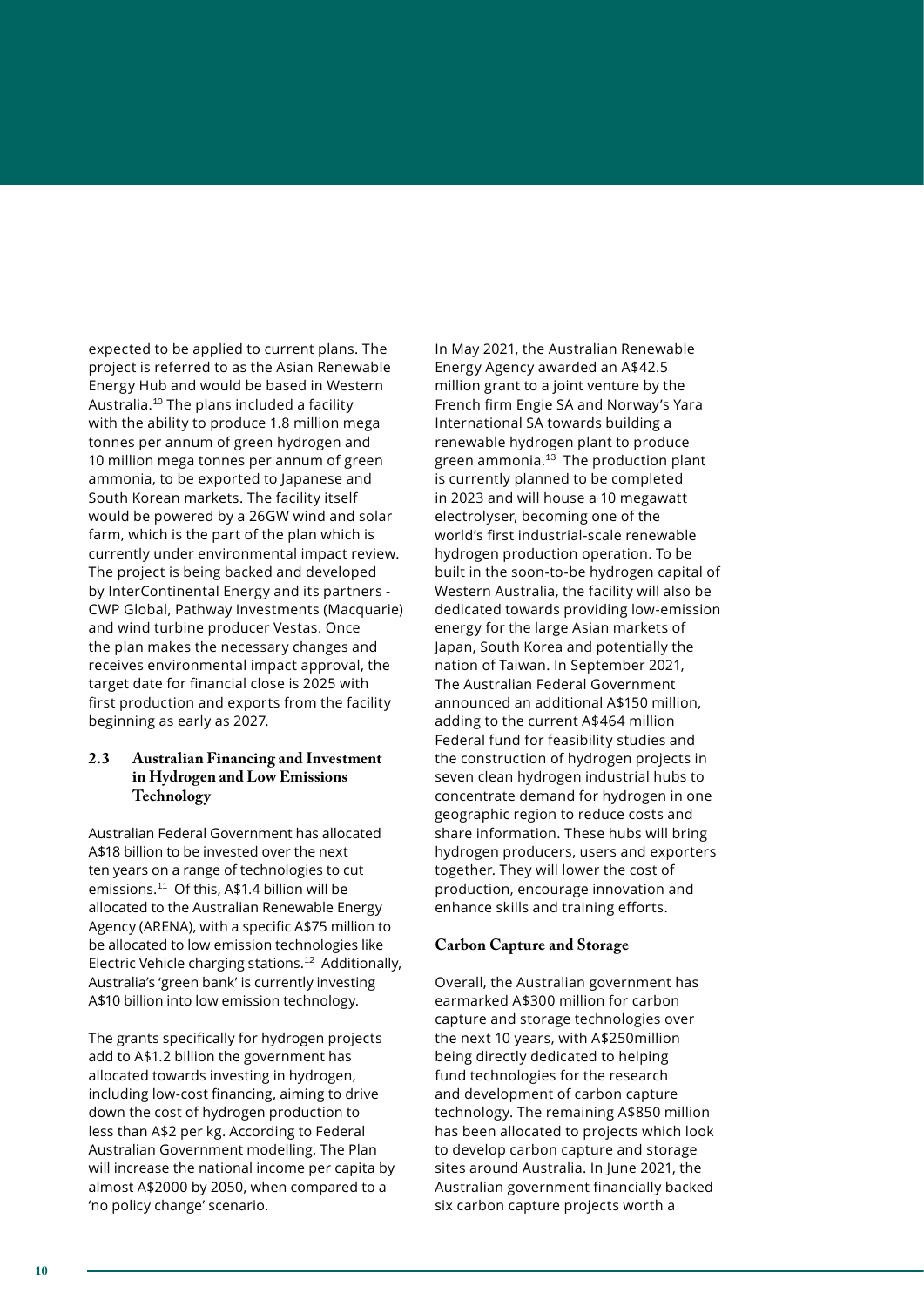total of A\$50 million (\$37 million). These investments look to add up to 470 jobs and will eventually deliver A\$412 million in private investment to the sector overall.

The projects that received funding included Australia's second largest energy provider Santos Ltd, which recently joined Beach Energy to invest A\$220 million (\$165 million) on carbon capture and storage technology in Moomba, received A\$15 million towards the Moomba CCS project. This project will see the storage of over 1.7 million tonnes of CO2 a year, using the depleted oil fields in the cooper Basin of South Australia. Another project that received funding was Glencore PLC, which received A\$5 million for their A\$120 million CTSCo project which plans to capture the emissions from a coal-fired power plant and store it under Surat Basin in Queensland. A\$14.6 million was invested into the Mineral Carbonation International demonstration plant designed to capture emissions from facilities that produce construction materials such as concrete, plasterboard and fire-retardant materials. The demonstration plant will be on Kooragang Island in New South Wales.

Up to A\$9 million of funding was allocated to Energy Developments for the capture of emissions from the production of biomethane at landfill sites across multiple locations and areas throughout Australia. This carbon capture method would be key in then producing cement carbonation curing. At the same time, A\$4 million was allocated to the Corporate Carbon Advisory Pty for the viability of direct-air-capture and storage capabilities from a current inuse well in Moomba, South Australia. And finally, A\$2.4 million was allocated to Boral Ltd, for a pilot scheme to scale carbon capture and use technologies to improve the quality of recycled concrete, masonry and steel slag aggregates.

### AUSTRALIA CASE STUDY

While net-zero has remained a hot topic in recent years, there is a need to shift the focus of the ongoing conversation away from planning and towards action. Australia has recently released its net-zero strategy just in time for COP26, which heavily emphasises investment into carbon capture technologies, the continued deployment of carbon credits (ACCUs) and a target deadline to reach net-zero by 2050.

Through focusing on delivering reliable and progressively cheaper renewables by investing in the expansion and connection of its wind and solar plants, in addition to investing A\$200 million over 10 years into carbon capture technologies and developments, Australia has driven down the cost of the transition to competitive green steel, green aluminium, and overall industry decarbonisation. Essential to this success has been the use of clear policy drivers and legal frameworks, as well as clear communication between the private and public sectors. Crucially, the Australian government has stated that its transition will not cost any jobs nor require additional taxes to pay for their energy transition.

There is no better proof of this than the Tomago aluminium smelter's announcement of its intention to switch to 100 per cent renewable electricity by 2029. Australia's largest energy consumer, the Tomago smelter also contributes £820 million to the Australian economy annually, signifying the scale of Australia's progress with regards to cheapening the cost of renewables.

Generating investment will be key, and through setting clear and ambitious strategies Australian policymakers are  $\mathcal{D}$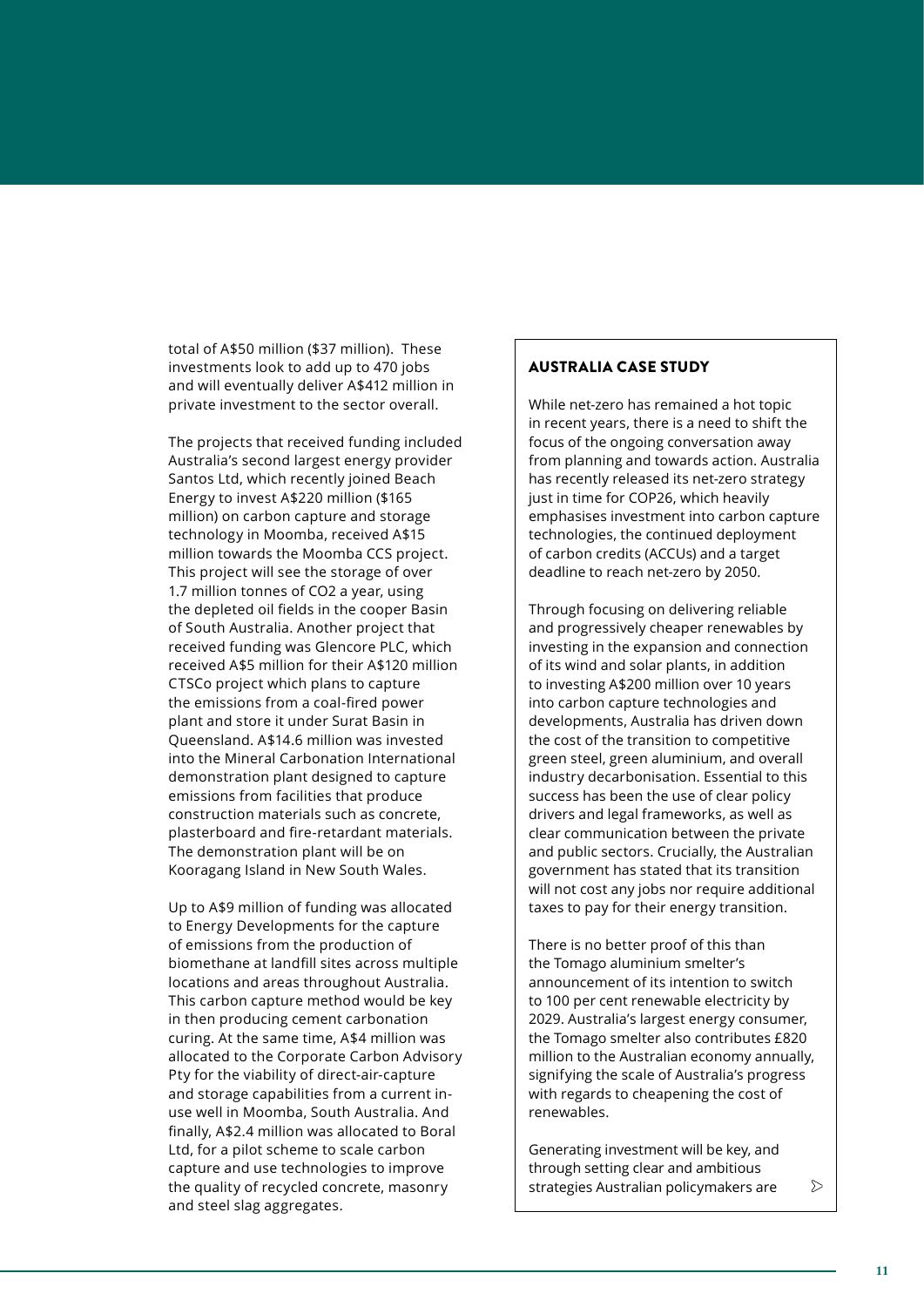currently succeeding in doing so. According to a report published earlier this year by MinterEllison and Acuris, 65 per cent of investors say they will increase investment in renewables within the next 12 to 24 months, making Australia one of the most supportive financing environments for renewables.

However, while significant progress has been made throughout the country since South Australia fortified its renewable infrastructure in 2016, there are still obstacles to be overcome before Tomago will be able to act on its intentions. The cost of firm renewable energy is still too high (currently around A\$70 per megawatthour) to enable a complete transition to renewables at the current time. Policymakers will, as such, need to continue to work with industry to grow the capacity and reliability of their networks to best utilise existing technology. Simultaneously, there is also a pressing need for investment in the development of new technologies, particularly the creation of commercially viable energy storage.

- The Australian Energy Market Operator (AEMO) is prepared for periods of 100 per cent instantaneous solar and wind electricity by 2025 across the whole of the national electricity grid.
- Australia is committed to delivering 24/7 clean electricity that will be competitive with the current price of coal-fired electricity by 2029.

### **2.4 Namibia**

Namibia has a population of around 2.6 million, roughly the same size as the city of Chicago in the United States. However, with a land area of around 317,874 square miles, the south-east African nation has large ambitions, and the

framework is set for the country to punch far above its weight in the fight for global net-zero.

The realities of climate change are very apparent to the nation of Namibia, as the country is in a geographically disadvantageous position to be dealing with rising sea levels and increasing droughts. With an economy that is highly reliant on its agricultural sector and imports a significant amount of its energy from coal-powered energy plants in South Africa, Namibia is a nation that will greatly suffer should the climate continue to deteriorate.

Currently, Namibia is reliant on hydroelectric power, which is currently providing two-thirds of the nation's domestic installed power capacity. $14$ Overall, however, energy directly from renewables accounts for 30.3 per cent of the nation's Total Final Energy Consumption (TFEC) as so 2018. Also, with only 54.0 per cent of its population having regular access to electricity as of 2018 according to the International Renewable Agency, the nation's energy needs will continue to increase as both access to energy and its population increases.

### **2.5 The Harambee Prosperity Plan and Hydrogen Investment**

In response to this reality, the Namibian government in March 2021 launched the Second Harambee Prosperity Plan (HPPII) aimed at economic growth and pandemic recovery while simultaneously encouraging feasibility studies into hydrogen development. This plan was designed along a "five pillars" approach of:

- effective governance.
- economic advancement.
- social progression.
- infrastructure development.
- international relations & cooperation.

At the forefront of this plan is the development of hydrogen power and the encouragement of foreign investment into this potentially worldleading sector.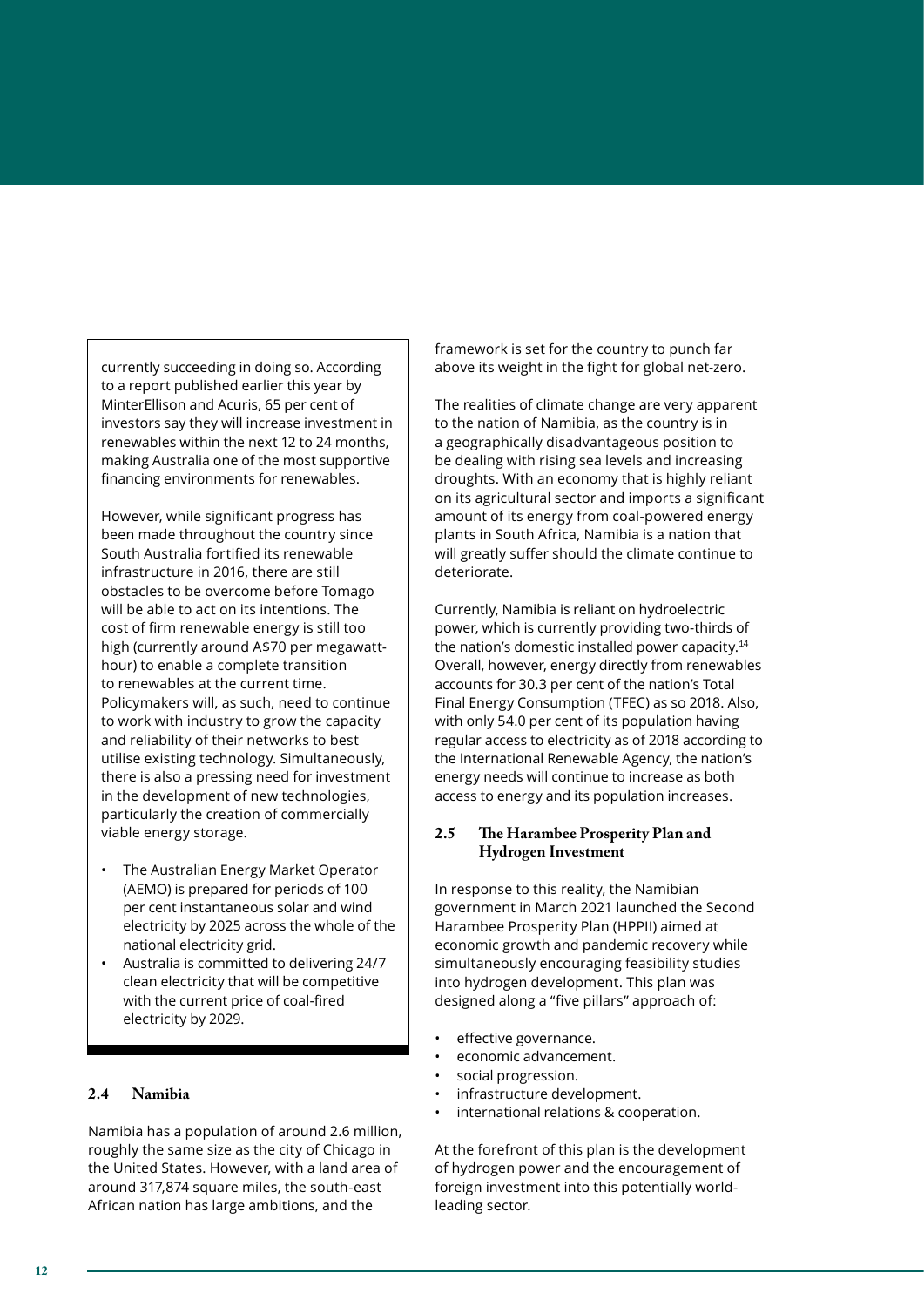Government and international plans in Namibia include developing the southernmost region of the nation into a solar power hub, using this power to develop hydrogen energy to ship to nations like South Africa, Botswana, and other African nations.<sup>15</sup> According to analysis conducted by the Namibian government, the nation has the potential to capture around 10 hours of strong sunlight per day for nearly 300 days out of the year, which would make the nation one of the best countries to invest solar power into due to its high solar irradiance potential. Additionally, recently in the last couple years, Namibia announced plans to build four more wind power plants to increase its current wind energy generation from the current 4 gigawatts it currently produces to nearly 100 gigawatts.<sup>16</sup>

The industry's development within Namibia is currently largely focused on the creation of electrolysers that can harness Namibia's wind speeds of more than eight metres per second (with capacity factors north of 50 per cent) and solar potential, which boast a 30 per cent capacity factor using a rotating solar panel. In order to secure the funding to establish the necessary infrastructure Namibia has, in the words of James Mynupe, "put in place an extremely transparent system" that sets clear but ambitious targets – including the target of generating capacities of 5 to 7 gigawatts, "10 times [Namibia's] own electricity consumption at peak." The plan has "attracted over 15 bidders who have bought the bid document," while the United States State Department, through its USAID wing, has signed a Memorandum of Intent in April 2021 to develop solar power. $17$ 

These potential investments will put Namibia in a very advantageous position where it will not only be able to be completely net-zero but also provide renewable energy to its neighbours and even international markets. Currently one of the largest barriers to developing hydrogen production has been the price of running the necessary electrolyser with solely renewable and nuclear power, which makes the price uncompetitive to

hydrogen produced by coal or even fossil fuels. However, with the estimated 3,500 hours of sunlight and thus solar power those 300 days in southern Namibia could provide, the price of hydrogen could be dramatically reduced to a highly competitive €1.50-2.00 per kg (\$1.76-2.34). This price would be cheaper than anything other national competitors could reasonably provide, which would allow Namibia to potentially become a world leading hydrogen production and export capital.

Due to this potential possibility, the German government recently announced plans to import hydrogen sourced in Namibia, with German science minister Anja Karliczek and Namibian Planning Commission head Obeth Kandjoze signing a joint communique of intent to develop the southern region of Namibia into a hydrogen process area.<sup>18</sup> With this political commitment, the German government has also announced plants to provide up to €40m in investment for the partnership. According to estimates by the German government, Germany would need around 90 to 110 TWh of hydrogen per year by 2030 which would only increase as more sectors of the country become decarbonised and remove coal and other fossil fuels from their energy sources.<sup>19</sup>

#### **2.6 Challenges faced by Namibia for Hydrogen Production**

One of the issues facing Namibia is the geographical reality that it is one of the driest nations on the African continent. To fully benefit from its sunlight and hydrogen producing possibilities, the nation will need to deploy desalinisation plants to turn their largest body of water, the Atlantic Ocean, into a source of water for the electrolysers. This reality was highlighted in the Nation's 2021 Updated Nationally Determined Contribution where the need to prioritize seawater desalinisation was highlighted and estimated to cost USD\$78.6 million between 2020 and 2030.<sup>20</sup> Additionally, Namibia is not currently developing domestic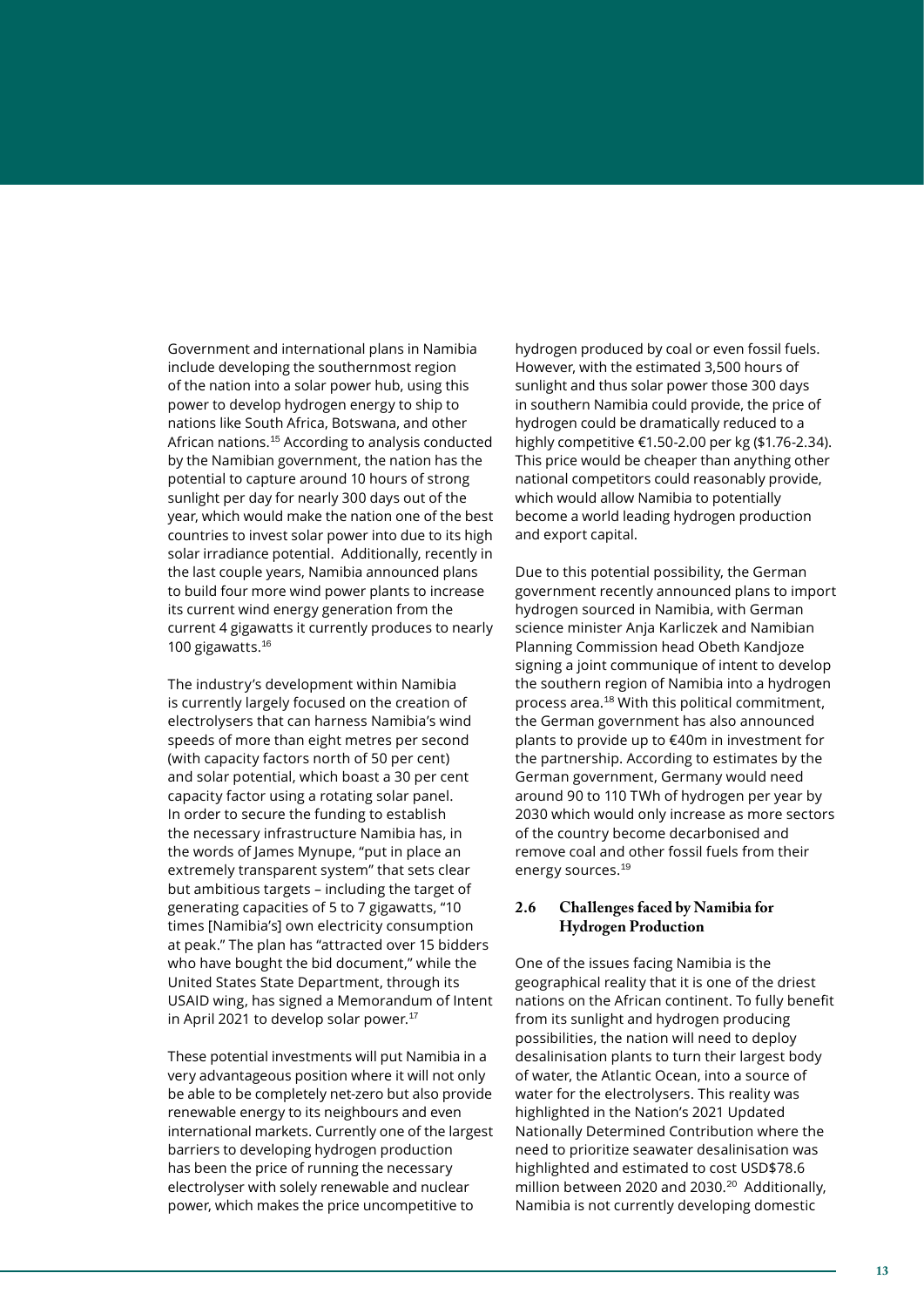desalinisation methods, so these technologies will need to be imported once they become economically viable in their process. To this end, the German government has announced a feasibility study of the potential of a green hydrogen economy in Namibia exporting hydrogen energy to Germany which will include innovative desalinisation technologies.

Despite this, the Namibian government is making great headways into laying the appropriate groundwork to develop Namibia into a hydrogen exporting capital. A part of this has been the creation of the Namibia Government's Green Hydrogen Council, an entity designed to make investment as efficient as possible while ensuring the transparency of funding for hydrogen power in Namibia.<sup>21</sup> The development of hydrogen power in Namibia provides the nation with a brilliant opportunity to decarbonise its economy, expand its industrial sector, bolster its employment rates and reduce its current reliance on agricultural exports which often lead to environmental degradation and wildlife habitat loss.

### NAMIBIA CASE STUDY

Sunny, sparsely populated, and windy, Namibia possesses a rare combination of natural resources that makes them a prime candidate to produce green hydrogen. By implementing an ambitious and thorough hydrogen plan, Namibia has positioned itself to grow its hydrogen economy rapidly – and deliver on its targets of becoming the first decarbonised nation in Africa and reducing greenhouse gas emissions by 92 per cent by 2030.

Namibia's growth as a hydrogen producer forms a key part of its government's broader economic recovery plan. The Harambee Prosperity Plan II (made up of five pillars, effective governance,

economic advancement, social progression, infrastructure development, and international relations and cooperation) places Namibia's hydrogen strategy as one of the three primary goals within the economic advancement pillar.

Hydrogen's development, as such, is contained within a framework that integrates Namibia's ambitions for the industry with the development of other sectors and its desire to optimise its stewardship of natural resources. This envisioned expansion of the industry also aims to expand opportunities for training and high-skilled employment. As well as growing industry within Namibia, the Harambee Prosperity Plan II aims to use hydrogen to decrease unemployment (from 35 to 5 per cent), reduce the Gini-coefficient (from 0.7 to 0.3 per cent), and ease the rural sector's integration into the modern economy.

Namibia's hydrogen industry is currently focused on the creation of electrolysers that can harness Namibia's wind speeds of more than eight metres per second (with capacity factors north of 50 per cent) and solar potential (which boast a 30 per cent capacity factor using a rotating solar panel. Included in these targets is the goal of generating capacities of 5 to 7 gigawatts (more than 10 times Namibia's current energy usage) and the aim of pricing green hydrogen produced via electrolysis as low as £1.30 per kg.

While some of that increase will cover the usage of a significantly more active Namibian economy, most of that increased generation capacity is intended for export with Namibia intending to play a major role in the commercialisation of hydrogen at a global scale.  $\mathcal{D}$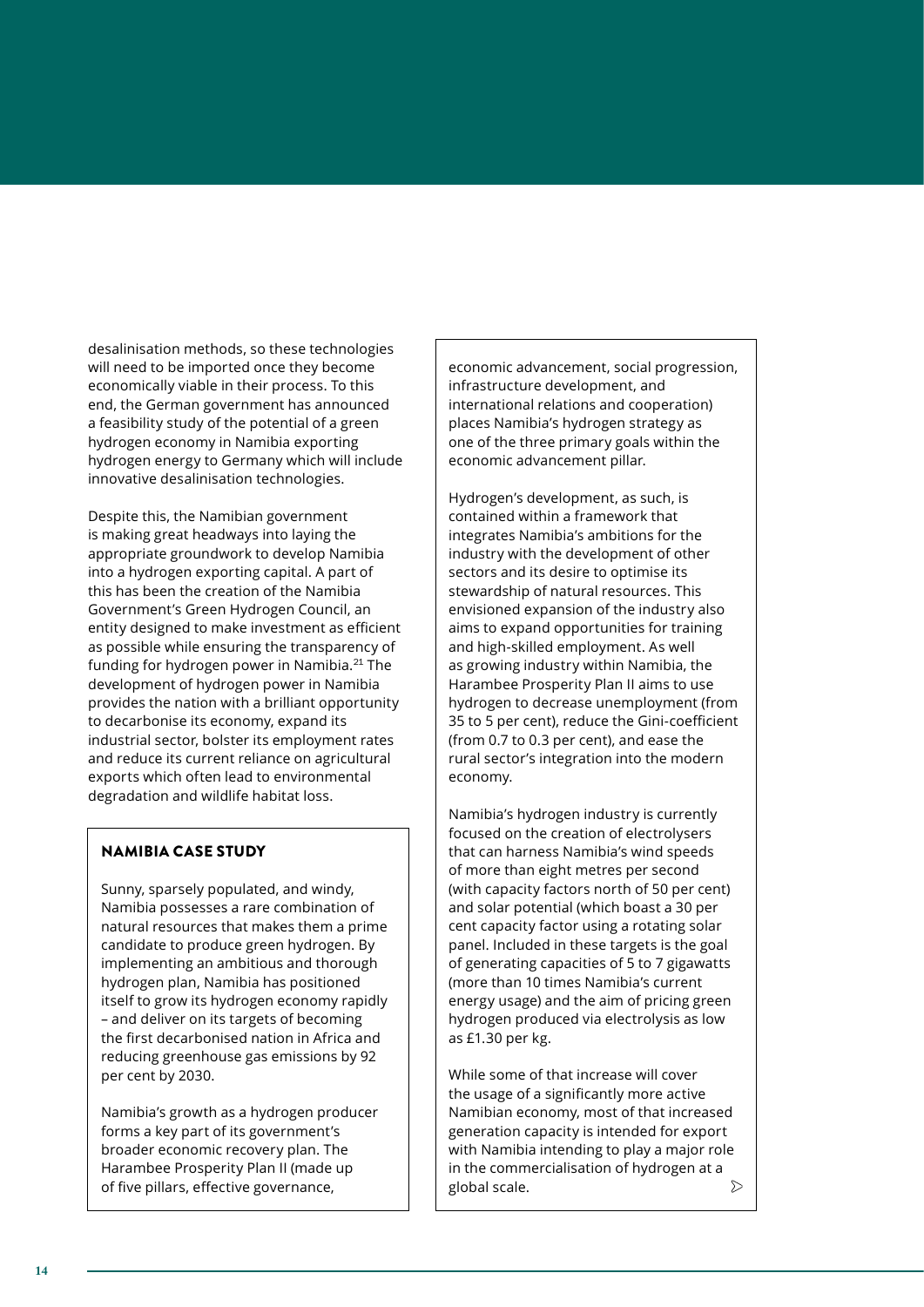• Namibia has secured an agreement with the German government that will see £35 million deployed to aid in the development of green hydrogen infrastructure.

• Namibia's wind speeds of more than eight metres per second (with capacity factors north of 50 per cent) and solar potential (30 per cent capacity factor using a rotating solar panel) both globally rank amongst the most promising places to develop green energy infrastructure.

### **2.7 Saudi Arabia**

The Kingdom of Saudi Arabia is one of the world's biggest oil exporters, having greatly benefitted historically from exporting crude oil all around the world. Yet recently Crown Prince Mohammed bin Salman has announced that the Kingdom will be cutting its carbon emissions to net-zero by 2060.<sup>22</sup> This announcement came as a part of the Saudi Green Initiative and would require the Kingdom of Saudi Arabia to cut its carbon emissions by over 270 million tonnes per year. The Saudi Green Initiative is the net-zero and decarbonisation effort by the Kingdom of Saudi Arabia and the Crown Prince has pledged to invest more than £130 billion to reach the goal of net-zero by 2060.

The pledge is based on five priority areas which include:

- reducing carbon emissions.
- protecting the oceans.
- defending wildlife.
- preventing the continued desertification.
- $\overline{a}$  increasing recycling.<sup>23</sup>

The Saudi Green Initiative will oversee all of Saudi Arabia's work in combatting climate change, while also working to bring together government ministers, private sector entities and foreign leaders for the cause of preventing climate change.

This pledge does not preclude Saudi Arabia from continuing to produce oil for the next few decades to come. It does however pledge to reduce methane emissions, joining the US in attempting to curb methane emissions by 30 per cent before 2030.

### **2.8 Countering Economic Change with Investment in New Low Emissions Technologies**

It is a reality that petrostates, especially in the Gulf region, will suffer economically if they make no significant changes to their export commodities, due to international emissionreduction targets.<sup>24</sup> While Saudi Arabia would be one of the worse nations to be affected, Bloomberg has projected that petrostates in general will lose up to \$13 trillion by 2040 due to this change.

Analysis like this has clearly not gone unnoticed in the Kingdom of Saudi Arabia, and the Crown Prince has been quick to announce that Saudi Arabia would use innovative technology to create a 'carbon circular economy' using Carbon Capture and Storage (CCUS) technologies.<sup>25</sup> In conjunction with this report, state-backed Saudi Aramco announced that it would take responsibility for carbon emissions during the entire production of its oil, also known as scope 1 & 2 emissions.<sup>26</sup>

Recently in a forum in Riyadh Crown Prince Mohammed bin Salman announced that the Kingdom would also establish an investment fund for Carbon Capture technologies, stating that, "Climate change is an economic opportunity for individuals and the private sector...[that reducing emissions will] create jobs and strengthen innovation in the region."<sup>27</sup>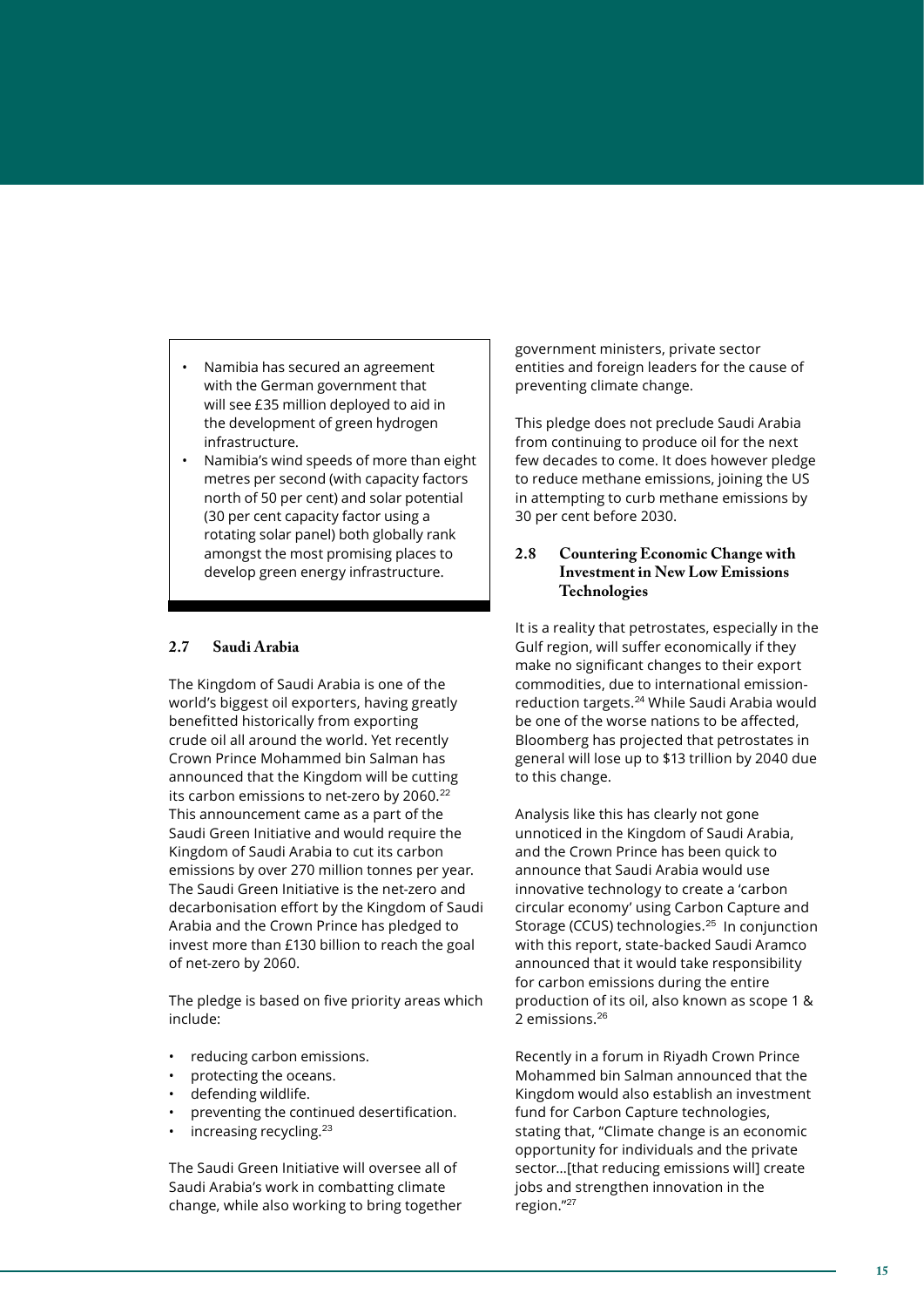We agree with this sentiment, assisting emerging innovative technologies while also establishing a comprehensive multipronged attack on global emissions is the key in our journey towards net-zero. In addition to this investment fund, the Crown Prince announced that it would back a plan to feed hundreds of millions of people by providing them clean cooking fuels. Together the two initiatives will cost a total of \$10.4 billion, with Saudi Arabia committing to providing 15 per cent initially.<sup>28</sup>

One of the carbon capture methods the Kingdom of Saudi Arabia investigated is freezing greenhouse-gas emissions from power plants.<sup>29</sup> This process would require a technique to cool the carbon dioxide when the fossil fuels are combusted to produce electricity. This theory, currently being tested by the King Abdullah University of Science and Technology with cryogenic technology from the US-based company Sustainable Energy Solutions. The idea has been piloted to capture around one ton of carbon dioxide in a day from a single emission source, with scientist involved in the project hoping to capture up to 25 tonnes of carbon emissions a day from the source within the next two years. Overall the project will cost around \$25 million and if successful in the pilot and testing phase, the technology could be adapted to be able to capture up to 1,000 tons of carbon emissions per day.

#### **2.9 Saudi Arabia's Hydrogen Strategy**

While developing and promoting carbon capture technologies, Saudi Arabia has also been developing the \$5 billion Helios Green Fuels Project in the country. Scheduled to be operational as soon as 2025, this site has already attracted €1.5 million from Germany late last year<sup>30</sup>, and will be capable of producing 650 tonnes of hydrogen and 3,000 tonnes of ammonia per day. This production would equal around 15,000 barrels of oil per day, which will be significant if Saudi Arabia can corner the hydrogen market as the world shifts away from fossil fuels in preparation of 2050.<sup>31</sup> The facility and electrolyser used in this project would be powered by four gigawatts of renewable energy sourced from wind, solar and carbon capture technologies.

Interestingly, this site would focus on producing ammonia for export, which would then be used as fuel to produce hydrogen in the target nation, for use as an alternative fuel in transportation. The site has already received investment from Germany, the Danish chemical catalysis producer Haldor Topse and the US-based Air Products & Chemicals. The facility is expected to be located in Neom, the \$500 billion Giga and smart city project currently being built in the north-west of the country near the Red Sea and Gulf of Tiran.

Much like the case with Namibian hydrogen production, due to the geographical factors at play in Saudi Arabia, hydrogen production at the Helios plant is projected to potentially be as low as \$1.50 per kg, which would be among the lowest in the world and cheaper than hydrogen made from non-renewable sources today.<sup>32</sup>

#### **2.10 Global Aspirations and Ambitions**

The three cases studies above— Australia, Namibia and Saudi Arabia— demonstrate the important and innovative efforts that these countries, two of which feature high-carbon intensity economies due to the historic nature of their industrial baselines being established in fossil fuels, are seeking to establish as part of their own net zero and low emissions strategies.

Some of these technologies and their wider upscale has yet to be either fully functional, or adopted, yet it is obvious that the level of ambition has been set high.

**International investors and the wider private sector should continue to seek opportunities to enable these countries, together with other middle and emerging economies, to aid their energy transitions and decarbonisation strategies.**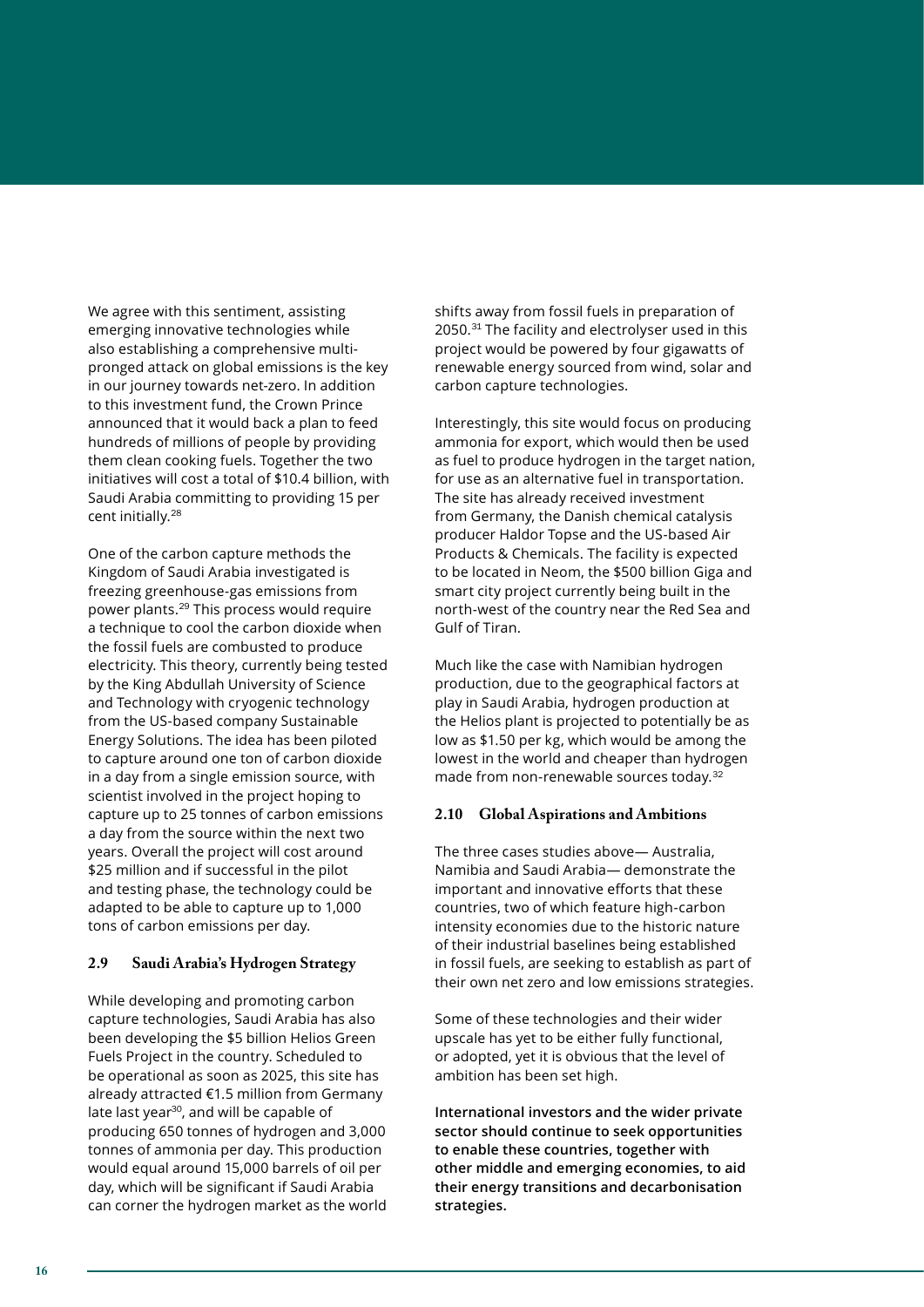While wind and solar remain for many countries the renewable energy sources of choice, their prevalence should not exclude the developing use of low emissions technologies and the opportunity to deploy hydrogen as an energy source for every country. We would urge every nation to explore how low emissions technologies and hydrogen can be part of a wider energy mix, particularly for hard to abate sectors, and in doing so, prepare national strategies for their deployment.

Just as Australia now has its Long-Term Emissions Reduction Plan, Namibia has the Harambee Prosperity Plan and Saudi Arabia the Saudi Green Initiative, every nation should seek to move beyond their own Nationally Determined Contributions and set out in detail their own netzero pathways and the role that low emissions technologies and hydrogen can play in this. Crucially, this must establish what can be done now, rather than wait years for action.

Currently, however, just 10 countries have established National Hydrogen Strategies in 2020; this is an increase compared to 3 in 208-19. Other countries that have signalled this step include Chile, with its enormous potential to scale up wind and solar power generation (potentially creating green energy seventy times greater than domestic use) for hydrogen production— which has set short and medium targets for 2025 and 2030, the EU Hydrogen Strategy published in July 2020, and the Dutch Klimat Akkoord, which has set out plans for 500Mw of hydrogen capacity for 2022-25.

**National Low Emissions Technology Strategies and National Hydrogen Strategies should be developed in detail by every nation, setting out how these key enabling technologies can be deployed at scale, in order to encourage future inward investment, by setting out a clear pathway towards action.**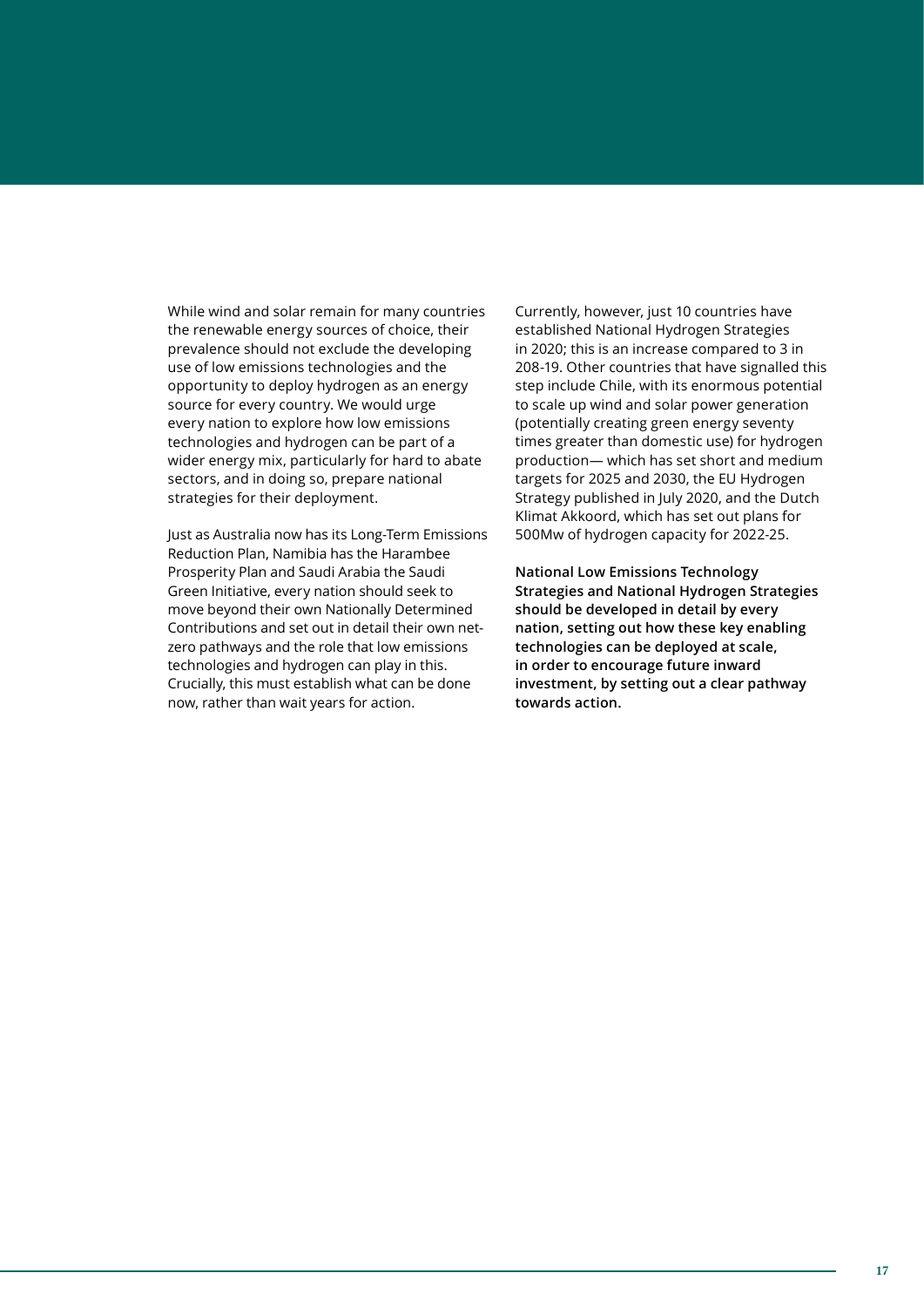# **Chapter Three**

## HYDROGEN DEPLOYMENT: CHOICES AND CHALLENGES

All three cases studies featured in Chapter 2 demonstrated the importance that countries from across the globe are placing on hydrogen for delivering future clean growth. If solar power and wind energy generation were the key technologies powering the first green industrial revolution, it is becoming clear that the second green industrial revolution, which will move beyond simply decarbonising electricity generation, must be centred around the use of hydrogen.

The uses of hydrogen are manifold, thanks to its flexibility. It has the capacity to be used to store seasonal renewable electricity, decarbonising industrial sectors such as steel manufacturing and could even be applied for maritime or even trucking transportation.<sup>33</sup>

Just as we have highlighted the deployment of hydrogen in Australia, Namibia and Saudi Arabia, the potential adoption of hydrogen is rapidly happening around the world. The UK for instance has designated hydrogen to be a pillar in its Ten-Point Plan and has announced that significant investments in hydrogen could support up to 8,000 British jobs by 2030, with the potential to unlock up to 100,000 jobs by 2050 in a high hydrogen deployment scenario.<sup>34</sup> Towards this goal, the government has been developing plans to construct a Hydrogen Village beginning in 2025. This village is going to be built using the lessons other innovative hydrogen-powered projects such as the H100 trial in Fife, Scotland which involved 300 homes. Should everything prove safe, profitable and more applicable than current electrifaction plans, the Government will be then moving on to developing a Hydrogen Town capable of housing tens of thousands of homes by 2030.<sup>35</sup>

According to the UK government, after the initial investment and deployment costs associated with radically overhauling an industry, hydrogen will have the capability of be cheaper than the current electric charging methods for Heavy Goods Vehicles (HGVs).<sup>36</sup>

Hydrogen has the capability of being extremely beneficial and widely applicable, especially by 2050. In a recent study by Aurora Energy Research and commissioned by Urenco, a high hydrogen usage future saw that hydrogen could provide up to 162 TWh by 2050, with a primary focus on hydrogen usage for HGVs and public transportation. The report also highlighted that hydrogen could provide up to 114 TWh by 2050 for the industrial sector, as it could be used for both high and low-grade heat applications in addition to industrial feedstock.<sup>37</sup>

Deploying renewable energy sources and utilising nuclear power to produce hydrogen would allow for a rapid national decarbonisation and reduce reliance on fossil fuels. According to the Aurora report, cumulative emissions from between 2021 to 2050 could be reduced by 80 megatonnes of CO2-equivalent while also reducing gas usage in power by up to 8k TWhth in some of the scenarios run in the study.

Hydrogen is also a hot stock to be looking to invest into as the volume of international investment into the hydrogen power industry has been projected to double amount to 140 million tonnes by 2030 from the current 70 million tonnes a year and rise to even 500 million tonnes by 2050.<sup>38</sup> According to Bloomberg, the hydrogen energy market will eventually be valued at around \$700 billion by 2050.

Yet we still have a long way to go before the future opportunity that hydrogen may offer can become a reality.

**As hydrogen can be used in a vast multitude of industries, it will be important to identify which ones it would be most effective to invest in today, to secure the greatest outcomes in emission reductions. In the race to net zero, hydrogen must not be placed in competition with other renewable energy generation; rather it must be**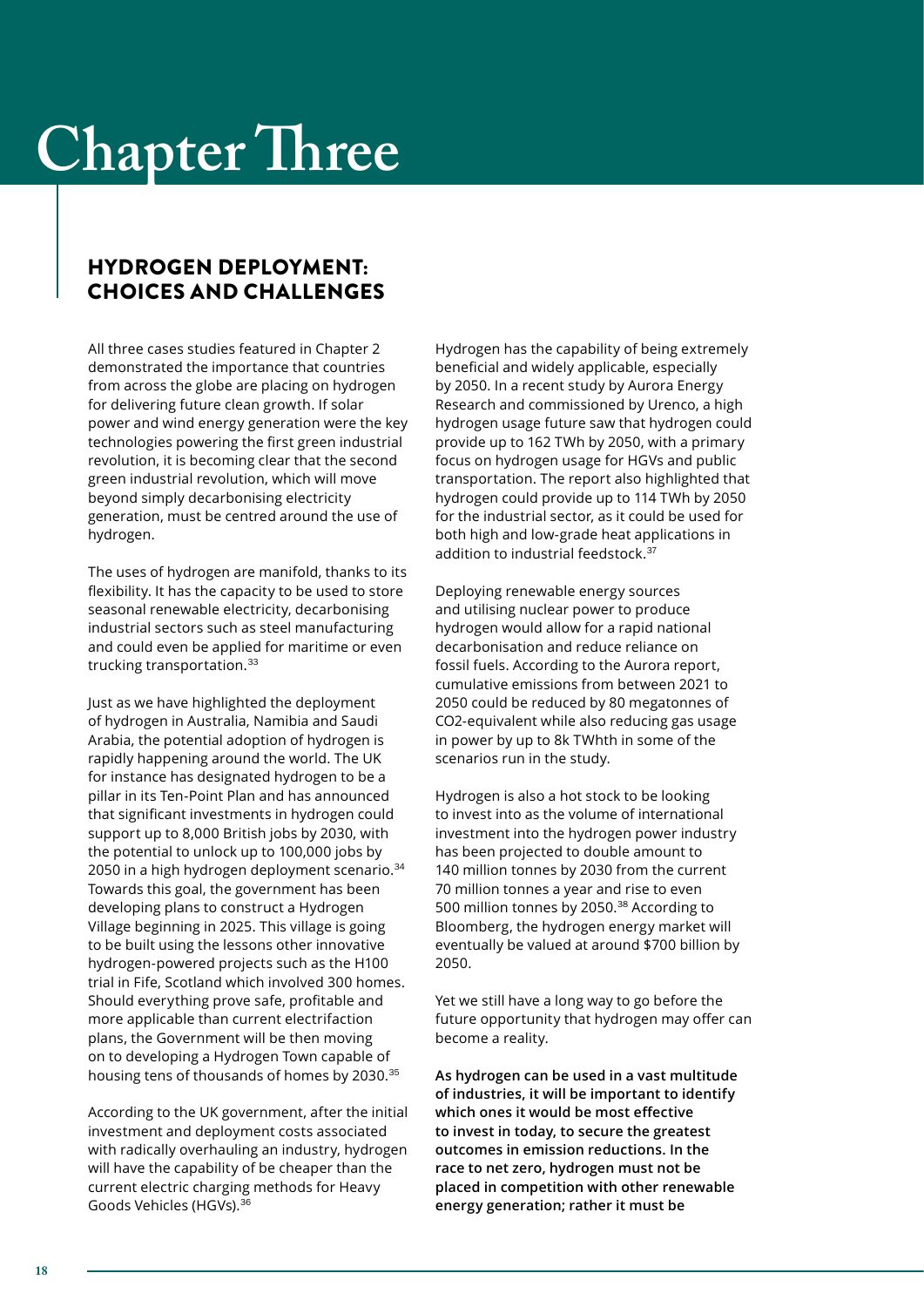

## CLEAN HYDROGEN LADDER

**viewed as complementary to these existing technologies, adding, not taking away, from what investment should be made in the expansion of renewable infrastructures.**

Just as hydrogen should be viewed as part of a 'whole systems' approach to decarbonisation and net-zero, it is also important to recognise that strategic choices need to be taken as to the scope of hydrogen deployment, to prevent technological competition creating barriers to overall emissions reductions.

**We believe that heavy goods shipping, longhaul maritime shipping and heavy industrial manufacture are some industries that would most benefit from the deployment of Hydrogen as a power source. It is worth reflecting on the fact that 75 per cent of primary energy usage lies outside the power sector**<sup>39</sup> **: it is in these industries where hydrogen, not renewable electricity, can play its most important role, potentially delivering up to 80 gigatons of carbon dioxide reductions in hard to abate sectors, 20 per cent of clean energy needed by 2050.**<sup>40</sup>

Internationally there are many efforts to develop hydrogen as a main energy source for heavy industries. In Sweden, for example, the Hybrit project uses hydrogen produced through renewable sources to manufacture carbon-free steel. According to the venture partners, the goal of the project is to completely reduce the carbon footprint of the sector, which would reduce the Swedish national carbon footprint by 10 per cent.<sup>41</sup> Hybrit technology involves the process of replacing blast furnaces with a "direct reduction process" using hydrogen from water. This would replace the traditional carbon dioxide emissions with water vapor and allow to produce clean steel.

Prioritising the adoption of hydrogen for heavy industries such as steel and shipping may deliver the greatest possible transformations. As set out in a recent 'hydrogen ladder', we cannot ignore the fact that trade offs and choices will need to be made on how hydrogen is deployed.

**Focusing hydrogen supply on the hard to abate, difficult to decarbonise heavy industries requires choices to be made as to the value of hydrogen in the energy transition. Focusing on the wider immediate deployment of hydrogen across all sectors, including cars and homes, seems an unnecessary distraction**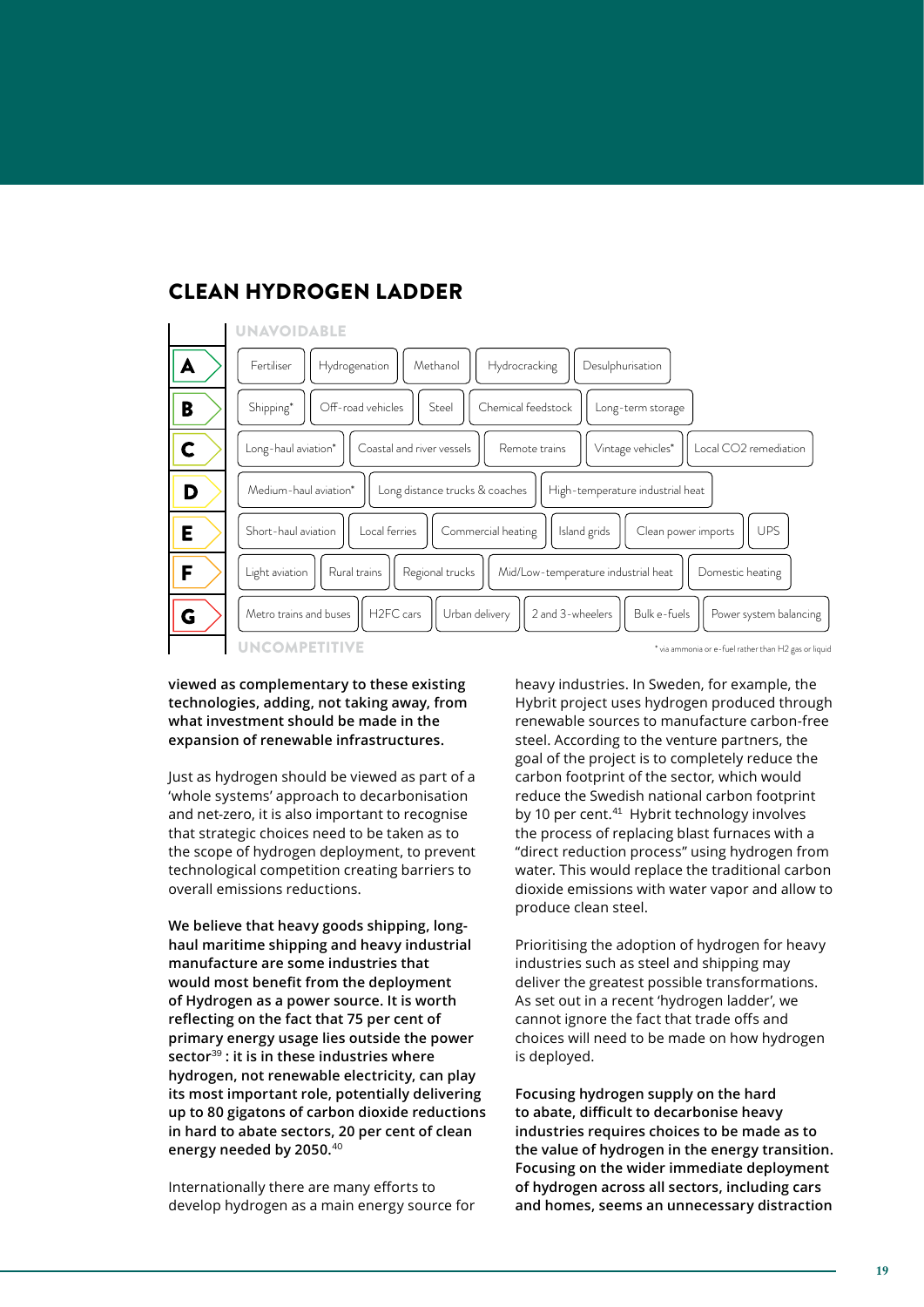**when we can focus minds, attention and above all investment, on the correct uses of hydrogen for today's challenges. These challenges need to be balanced with the capacity and capability of technological deployment.**

This requires not only every country to have a clear national action plan on their uses of hydrogen, as we have recommended, and how the future deployment of this technologies can adapt to fit the existing electricity and industrial ecosystems within each country, ensuring that there is no risk of duplication or loss of productivity and efficiency.

**It also requires that at a multinational level, wider international agreement is created on the global basis by which hydrogen should not only be adopted, but traded. This requires the need not only for choices to be made, but in doing so, recognising the need for trade offs and the enabling infrastructures that are needed to ensure that the deployment of hydrogen fulfils its potential.**

### **3.2 Incentivising and Prioritising Low Carbon Hydrogen**

At COP26, one of the seven breakthrough targets that has been planned is for 25Gw electrolysed capacity hydrogen globally by 2026, aided by the establishment of a Green Hydrogen Catapult of 10 international companies. If we are to reach a tipping point, however, by which signals are sent to industry to invest in hydrogen, then we need every nation to produce its own strategies, for which international benchmarks, regulations and pricing will be essential.

Currently, hydrogen remains at a disadvantage if placed in an artificial competition with traditional fossil fuels, and even solar and wind, simply in terms of price. One of the biggest barriers to a green hydrogen revolution is the amount of energy and money it takes to produce. According to a June 2020 EBRD report, hydrogen

is currently more expensive than traditional fossil fuels, and producing it from those fossil fuels costs between \$1-\$1.8/kg while hydrogen from renewable sources can cost up to \$3-\$6/ kg, which makes it significantly more expensive to produce and uncompetitive.<sup>42</sup>

Yet as we have experienced with wind and solar power, the increased demand and investment from the private sector and central government does have the potential to shift the learning curve and reduce the cost of electrolysis. The EBRD suggests that renewably sourced hydrogen could fall in price by as much to \$1.5/ kg by 2050 and possibly sub-\$1/kg, making it competitive with current natural gas prices.

The current barrier to hydrogen today is the process by which it is created and the associated costs, both financial and in terms of energy expenditure. Green hydrogen, hydrogen produced through energy generated from renewable sources such as wind and solar power, currently costs 50 per cent more to produce than fossil-fuel or grey hydrogen.<sup>43</sup> This highlights an equally important, but sometimes overlooked, area of focus: the decarbonisation of the existing hydrogen sector, for which we need greater supply side reforms (see below).

Still, the wider challenge for hydrogen appears to rest less on the supply side, with a ready number of potential projects and technologies ready for deployment; rather it is generating the demand side at sufficient scale to reach that tipping point, where the production of green hydrogen will become commercially viable, and a realistic alternative to both fossil fuels, renewables and other forms of hydrogen. Ultimately this can only be done alongside a commitment to no new fossil fuel exploration, and to seek to inflect the Keeling Curve downwards, at the lowest possible cost. Prioritising the heavy industry sectors in which this can be achieved, where electrification simply is not a feasible alternative, should be an obvious strategy.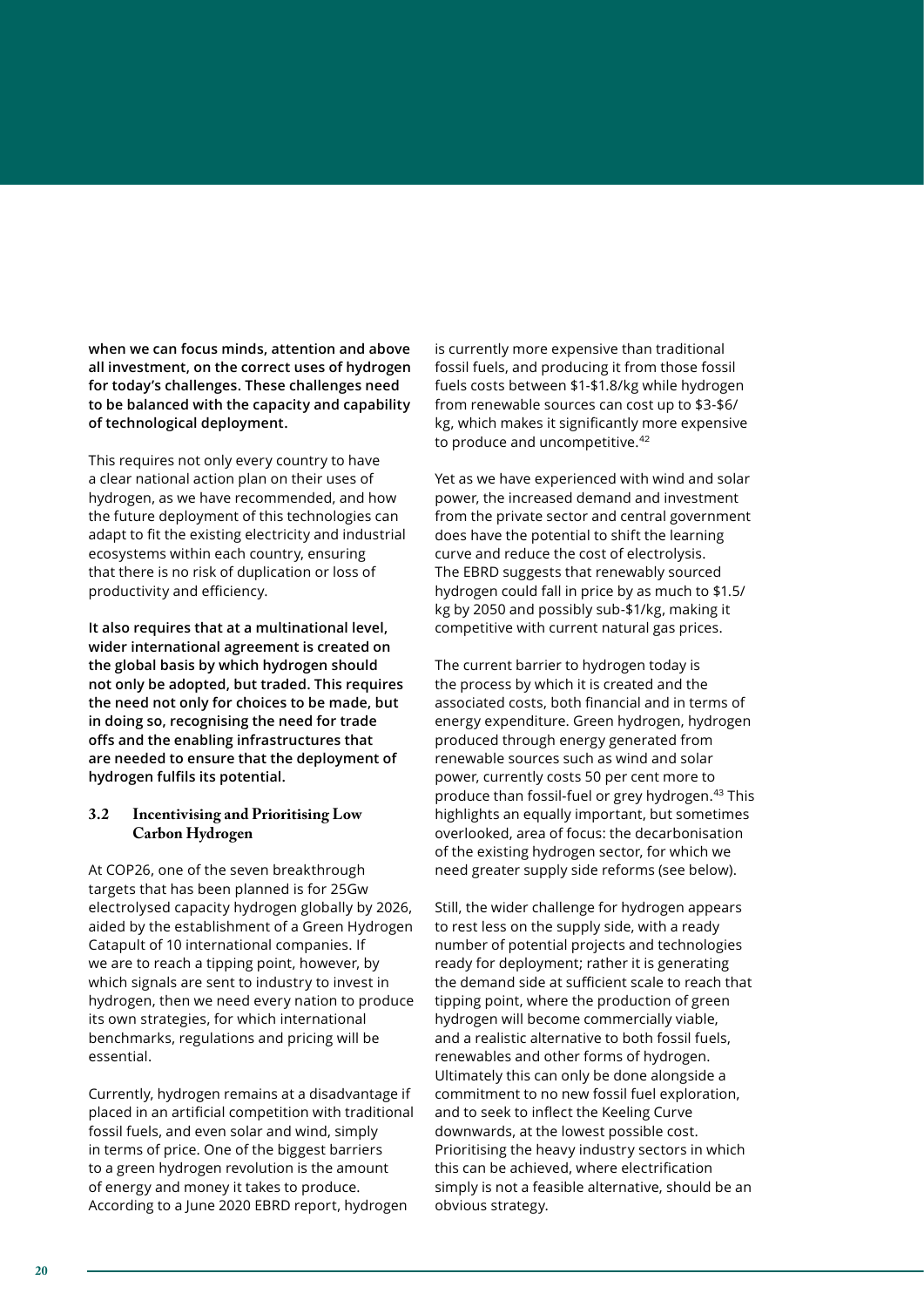**How the demand for clean hydrogen can be further incentivised must be a central question for policymakers. It requires international acceptance and agreement that all countries should prioritise the cleanest, or green, forms of hydrogen in markets that should value low carbon intensity hydrogen.**

**The first priority for international agreement on hydrogen should be to prioritise the decarbonisation of the entire supply of hydrogen; this includes the existing supply of hydrogen at the same time as deploying new forms of greener, ultra-low carbon intensity hydrogen. To achieve this, however, we need to return to first principles, and redefine the taxonomy and regulations concerning hydrogen supply and use.**

### **3.3 A New Taxonomy for Hydrogen**

As it currently stands, hydrogen sourcing is broken down into a myriad of colour-coded variants including the previously mentioned 'green hydrogen', 'blue hydrogen' from carbon capture systems and 'grey hydrogen' which is most common and sourced from natural gas or methane through the process of steam reformation. Nuclear power-produced hydrogen is technically labelled as 'pink hydrogen' while other colours of the rainbow are included as well for various specifications.

The problem with the existing 'rainbow' taxonomy for hydrogen is that it confuses forms of hydrogen that have entirely different carbon pathways, often labelling them as equal when they could not be more different. For example, green hydrogen, created through water electrolysis, is treated by many countries as the same product as grey hydrogen created from steam methane reforming, despite having vastly different GHG emissions and varying amounts of hydrocarbons involved.

**If we are to stimulate demand for truly clean hydrogen, rather than retain the existing and**  **confusing taxonomy for hydrogen based on a rainbow colour methodology, there should be a new and accurate internationally agreed measurement for hydrogen based upon not the mode of production, but the intensity of carbon emissions generated in the means of production.**

One possibility lies in better and more trusted certification systems for hydrogen, which in turn might aid market-based sourcing of hydrogen. Certification could be linked to the carbon intensity of hydrogen produced. For hydrogen to be properly developed and deployed in our journey towards net zero, it must be completely sourced from renewable energy, nuclear energy and systems with carbon capture and storage methods that result in low-carbon intensity hydrogen.

All hydrogen produced and used should be of the lowest possible carbon intensity and consistent with a 1.5°C scenario and net-zero society in 2050. The World Business Council for Sustainable Development's most recent report and recommendations on stimulating clean hydrogen uptake has recommended the following taxonomy (on a full life-cycle basis), adding where relevant the source of primary energy (such as renewable):

- Reduced-carbon hydrogen: ≤ 6 kg CO2eq/ kg H2 or c. 50 g CO2/MJ – only relevant as a steppingstone to lower carbon hydrogen for existing higher intensity production installations
- Low-carbon hydrogen: ≤ 3 kg CO2eq/kg H2 or c. 25 g CO2/MJ
- Ultra-low carbon hydrogen: ≤1 kg CO2eq/kg H2 or c. 8 g CO2/MJ<sup>44</sup>

**New hydrogen standards should be adopted internationally, based on the full life cycle of carbon intensity within the sourced hydrogen provide a useful framework through which to structure a global standard for hydrogen production, upon which more accurate and fair hydrogen pricing mechanisms that valued the overall outcome of emissions reductions might be based.**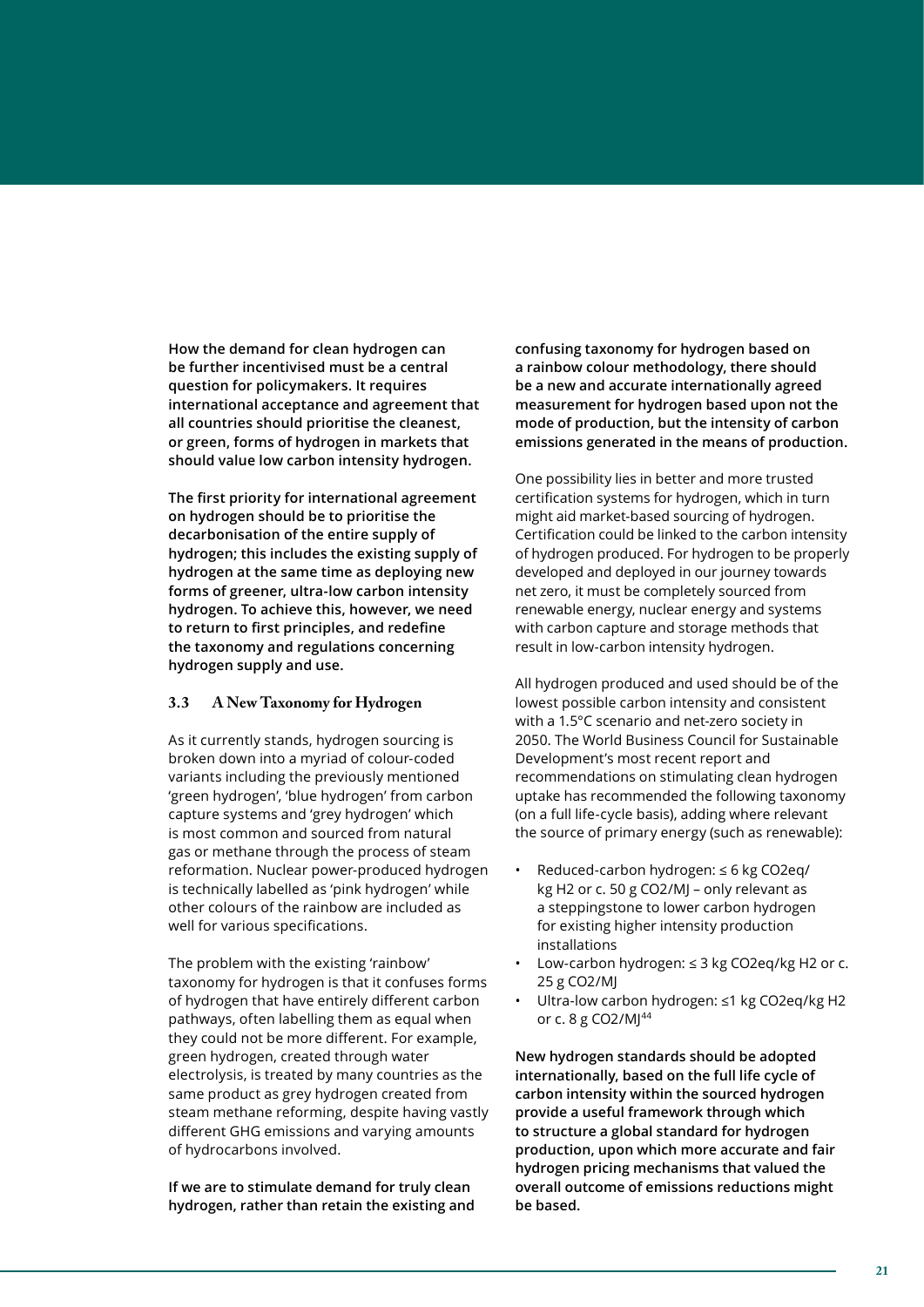### **3.4 Better Regulations and Confidence in Hydrogen**

If better, more accurate standards and grading of hydrogen is required, so too are the accountability mechanisms delivered both through regulation and regulatory bodies to uphold them. Already a number of international organisations have sought to establish common markets and regulation for the wider global deployment of hydrogen, including the Center for Hydrogen Safety and the International Partnership for Hydrogen and Fuel Cells in the Economy.

Yet we now need to witness a step-change in activity. Just as an internationally recognised new form of taxonomy is required, a UNCCC led approach to hydrogen that will deliver common approaches is required.

**In order to grow confidence within the growing hydrogen market, a clear strategy is needed that will establish both international safety and technical standards which will ensure a universal recognised standard for quality and interoperability, not only for hydrogen production but also its transport, storage distribution, and ultimately end use, which might also reflect the potential for blending hydrogen.**

**Once these standards have been agreed, a new regulatory body or bodies would be required to provide assurance of the framework, encouraging public acceptance and confidence in a safe hydrogen market. Ideally, these standards and regulatory body would enforce the harmonisation of national standards, leading to the faster trading of hydrogen and the flow of hydrogen across borders.**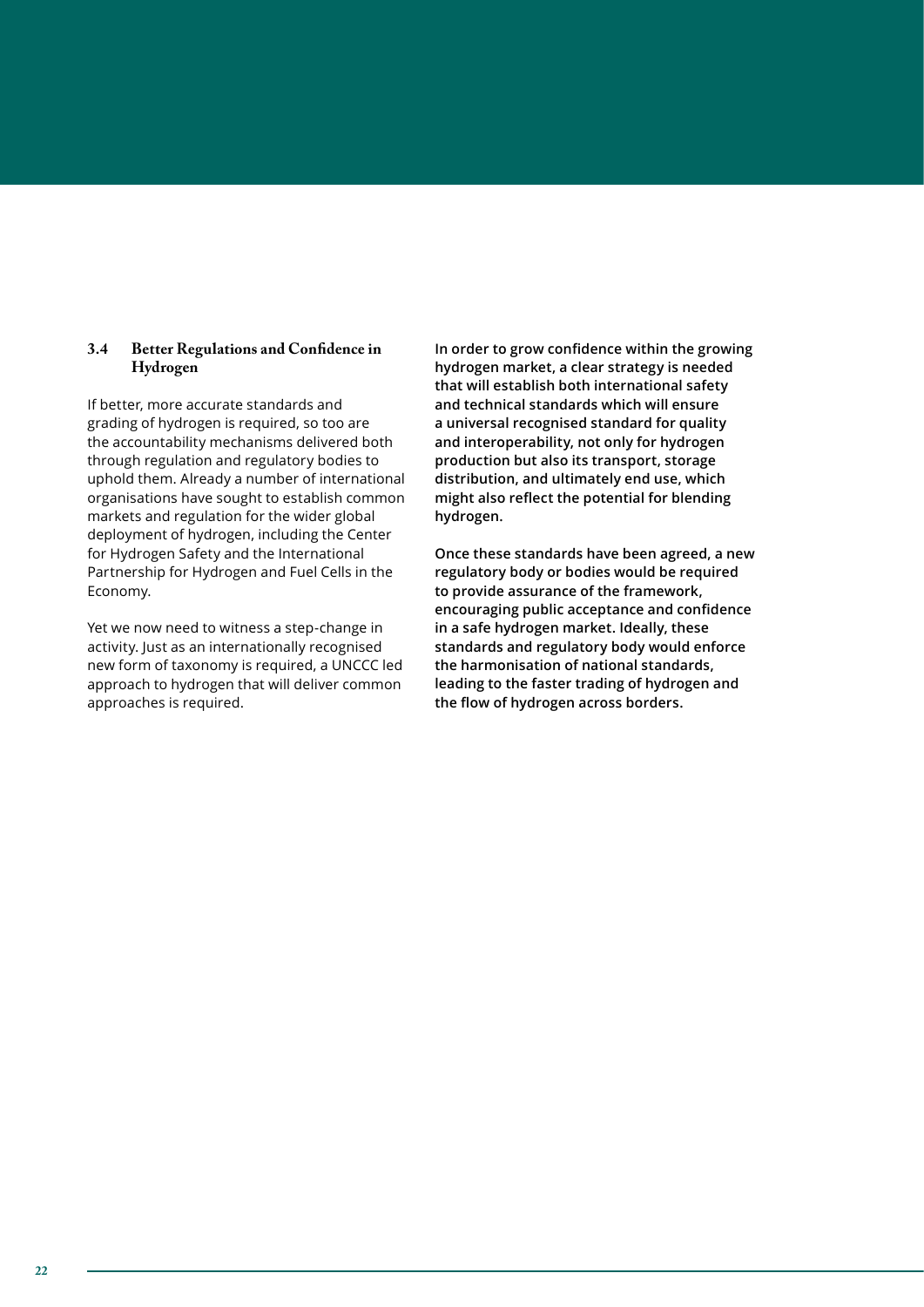## **Chapter Four**

## NUCLEAR FOR HYDROGEN

The case for nuclear power should be obvious. As a clean source of energy, it has perhaps done more for decarbonisation and reducing carbon emissions over the past seventy years than any other industrial sector. In the UK alone, nuclear power has resulted in an annual saving of 22.7 million tonnes of CO2 - or the equivalent of taking one in three cars off the road.<sup>45</sup>

Nuclear power is a source of clean, efficient, and sustainable of energy and can provide not only the highest energy capacity factor of any other energy source, but also generates zero-emission through the process of fission. If we are serious about reaching net-zero and creating the most energy efficient power grind, then nuclear energy has an important role to play.

In the UK, nuclear power has not provided more than 18 per cent of the UK's energy consumption needs since 2003, with this percentage steadily decreasing. Yet just across the channel in France, 70.6 per cent of its energy needs come from nuclear power, allowing it to have multiple strong sources of clean energy without any serious concern for the last 40 years.<sup>46</sup>

It is worth reflecting on France's own nuclear transformation between 1973, when around 3 per cent of electricity supply came from nuclear, to 1986, when 60 per cent market share was reached. A mission based, state driven, uncompromising approach to nuclear deployment resulted in a wholescale transformation of the energy grid in France within thirteen years. One might argue that we now need a transformation on a similar scale, with even greater urgency, to decarbonise our energy sectors.

It is important, however, to recognise that in the past, public perception of nuclear power, both in the UK and in other countries internationally, has acted as a barrier to the common acceptance of the potential that this technology has to offer. While nuclear remains a safe source of energy, more should be done

at a government and industry level to improve public confidence in this technology, both through public information campaigns, and in fostering greater understanding both at school and in local communities of the benefits of nuclear power as a source of clean energy. Only by understanding people's fears and listening to concerns can they be alleviated. Only by working with people's concerns and fears, demonstrating that modern day nuclear power is a clean source of power that delivers both constant and secure energy, can we ensure that nuclear will have a secure future for the next century.

Yet public perception and confidence is by no means the only barrier to the successful delivery of nuclear sources of energy in the future. Through lack of leadership and strategic direction, Britain's nuclear power plant fleet is ageing and on the brink of collapse. Without the nuclear fleet, renewable sources will fail to address this shortcoming and we may be forced to increase our reliance on foreign fossil fuels and reduce the gains we have made so far in our journey towards net-zero.

The UK is facing an increasingly likely scenario where by March 2024, five of the UK's eight nuclear power plants are to be decommissioned and switched off, and 12 out of 13 reactors by 2030. According to the Nuclear Industry Association this would result in the UK losing 10 per cent of its nuclear-powered energy, stalling decarbonisation and forcing current wind turbine projects to, at best, maintain the current progress instead of increasing our progress to net-zero by 2050.<sup>47</sup>

In the past, the prohibitive upfront costs of nuclear investment has prevented commitments from coming far sooner: yet this has now begun to change. While discussion on nuclear has focused on its overall cost, the changing geopolitical situation has resulted in countries recognising that they cannot put a price on the security and independence of their energy supply. At the same time, new financial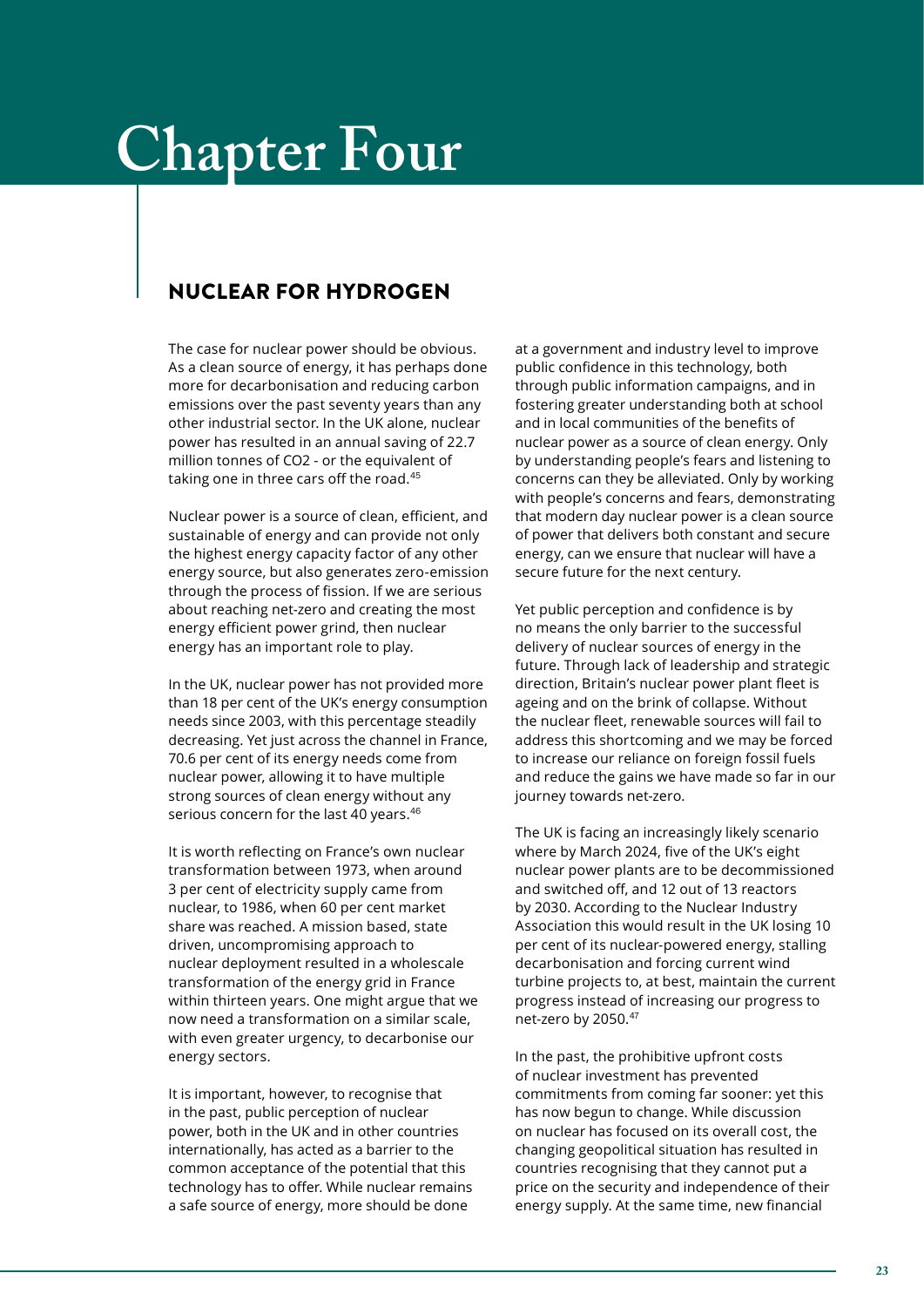models have been developed that will ensure both a realistic funding mechanism for nuclear construction, underpinned by domestic, rather than international, investment. The UK is currently taking through legislation in Parliament to finance a new generation of nuclear reactors, starting with Sizewell C in Suffolk, adopting the Regulated Asset Base model, which potentially will save £30billion over the lifetime of a nuclear plant building project, while ensuring that the UK's new nuclear fleet can be financed domestically rather than through international investment. In France, which had previously voted to reduce its nuclear contribution to 50 per cent, President Macron has now committed to new modular nuclear reactors as part of his 'France 2030' regeneration plan, explicitly citing independence of energy supply as the reason.<sup>48</sup>

Perhaps one reason for both the UK and France to be reconsidering their approaches to nuclear are the exciting technological revolution within the industry in the form of Small Modular Reactors (SMRs) and Advanced Modular Reactors (AMRs). With world-leading companies such as Rolls-Royce, Westinghouse, NuScale Power, Urenco and the South Korean firm GF Nuclear, SMR technology has the potential to close energy circuits around heavy industries and other power generation, like hydrogen.

In the UK alone, SMR investment, development and deployment is estimated to be able to create up to 40,000 new jobs and add £52 billion to the UK economy. Due to their size and design, many SMR projects are being developed with the benefit coming in the form of the building multiple SMR plants in one location and then shipping them internationally, potentially adding £250 billion in exports.<sup>49</sup> This type of nuclear power station could easily be the primary energy source for heave manufacturing industries while also providing the necessary power to make hydrogen into a usable energy source.

AMR technology is designed to be able to be used in more remote areas of the country where traditional nuclear energy sites would be impossible in part because they are smaller and seen to be more efficient that their traditional counterparts.<sup>50</sup> In July 2020, the UK government announced plans to invest £40 million into funding to support three AMR projects which could provide thousands of green jobs and reduce the energy sector's carbon footprint.<sup>51</sup>

In a follow up assessment study, the Department For Business, Energy & Industrial Strategy announced the results of a research paper into the technical assessment of AMR technology. Released in July 2021, this paper concluded that High Temperature Gas Reactors (HTGRs) were the preferred AMR for the UK government's AMR R&D demonstration program due to their high potential to make "a significant contribution to net-zero by 2050 via multiple energy vectors."<sup>52</sup>

HTGR reactors will be able to produce lowcarbon hydrogen while also producing extremely high temperatures which would have the potential of powering district heating networks by the 2040s. As a large amount of international carbon emissions comes directly from heat generation, the ability to produce extremely hot temperatures in a low carbon manner will be invaluable.<sup>53</sup>

#### **4.1: Nuclear for Hydrogen: Redefining the role of Nuclear**

It is this future use of nuclear power that has the greatest potential to revolutionise the sector: not to view nuclear for nuclear's sake, supplying its own form of energy and in turn electricity generation, but most importantly as a flexible advanced heat source.

Heat generated from fission, as an advanced heat source, can both be used for the production of electricity when needed on the grid, but when it is not required, the use of heat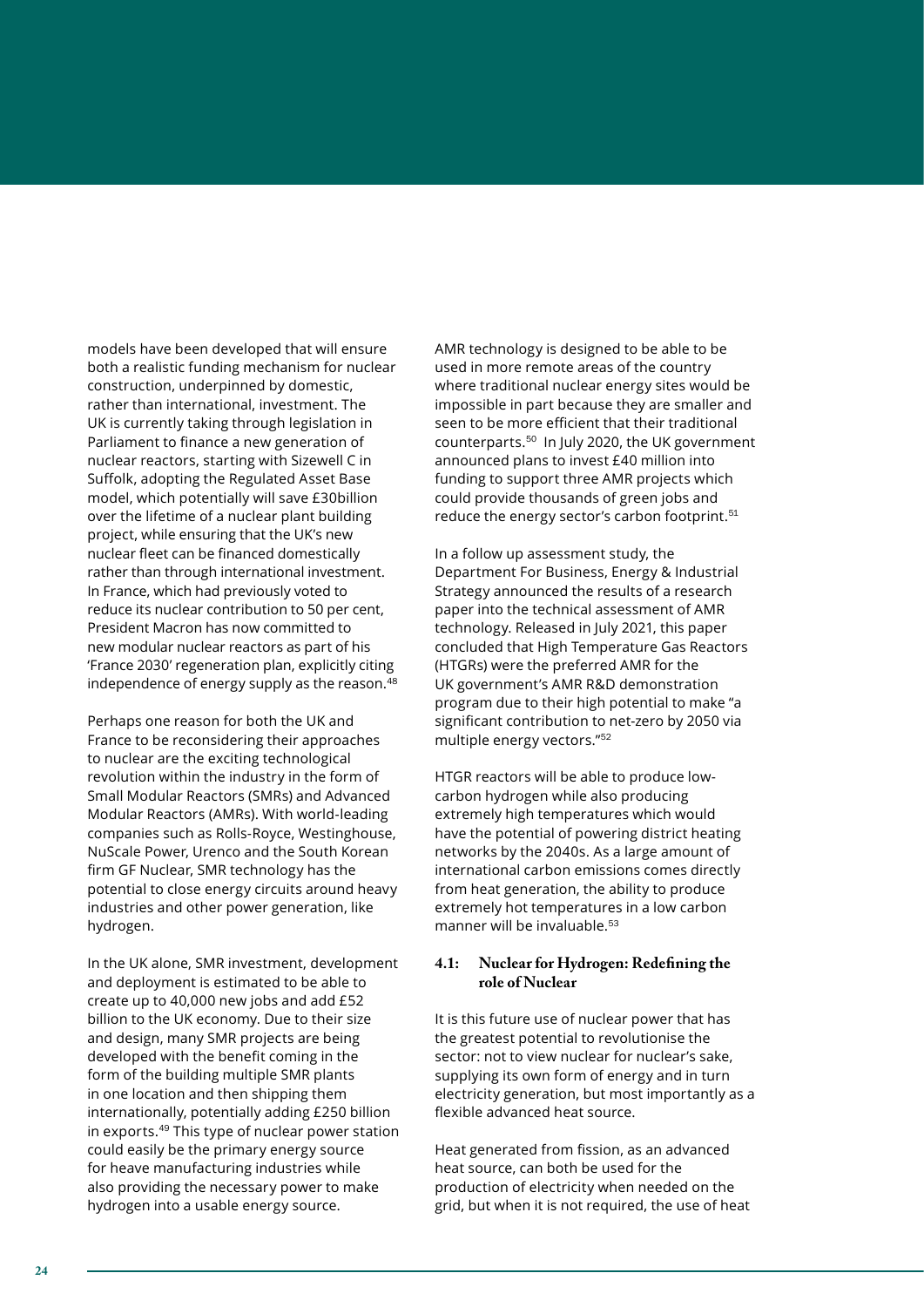can be turned to the production of hydrogen, ensuring that the production of both electricity and hydrogen is complementary.

Nuclear, or advanced heat sources, therefore not only provides the constant baseload of electricity generation needed for heavy industries such as steel, it can be deployed to produce hydrogen at scale. The deployment of nuclear and hydrogen have the potential to become mutually inseparable. Indeed nuclear could be the answer to delivering the mass production of hydrogen that, unlike current forms of hydrogen derived from fossil fuel production, can truly be classified as a clean hydrogen source.

Roundtable discussions focused in particular on the modelling produced by the Aurora Energy Research's hydrogen study, that has mapped out a new AER model representing the potential for nuclear energy to generate heat, hydrogen and power through a 'flexgen' approach- through which both power and heat could be produced through nuclear fission, both of which would aid the high heat electrolysis of hydrogen. New electrolysers in development, which would be deployed under high temperatures, have demonstrated 90 per cent efficiency levels, compared with 65 per cent efficiency of current electrolysers.

**If this latest technology is deployed at a wider scale, nuclear's role in net-zero might be not just as a clean source of power, but as an enabler for hydrogen to be deployed at scale, through low emissions and low cost. Adopting the latest AER model mentioned, Nuclear for Hydrogen should be a strong focus for future policymakers, and a feature of discussion at COP26.**

This is not to suggest that nuclear and hydrogen strategies should sit separately from the wider deployment of renewables; nuclear should complement mainstream decarbonisation approaches by enabling renewable deployment without gas fired generation. What cannot be ignored is the fact that the liquid fuel market

as it currently stands is four times larger than the current electricity supply. It cannot be reasonable to suggest that wind and solar alone can supply enough hydrogen to meet future market potential demand if hydrogen replaces fossil fuels.

Nuclear provides a ready and reliable source of hydrogen that can meet this opportunity. At the same time, if we assume that fossil fuels are to be replaced by renewables on the pathway to net-zero, the reality is that we would need approximately 10-times as much renewable energy in the next 28 years as has been built in the last 20 years. It simply is not sustainable that wind and solar or other renewable sources of energy can deliver this, especially since deployment rates for renewables are already below that necessary to achieve 2050 decarbonisation targets.

**We need every tool, every technology in our arsenal to achieve net-zero. We cannot afford to side line nuclear power, particularly at a time when innovation in advance sources of heat and hydrogen production could see nuclear become the key to unlocking hydrogen production. COP26 should open its eyes to the combined value of nuclear and hydrogen as a complementary strategy alongside renewable energy.**

## EDF CASE STUDY

Nuclear has reduced global CO2 emissions by 60 gigatonnes in the last 50 years (the equivalent of about 2 years of energy usage) and is currently the second-largest source of low-carbon electricity, providing roughly 10 per cent of the global electricity supply in 2018. As 2050 draws ever closer nuclear is set to play a key role in providing stable and reliable energy that is both scalable and minimally carbon-intensive, and the importance of implementing  $\mathcal{D}$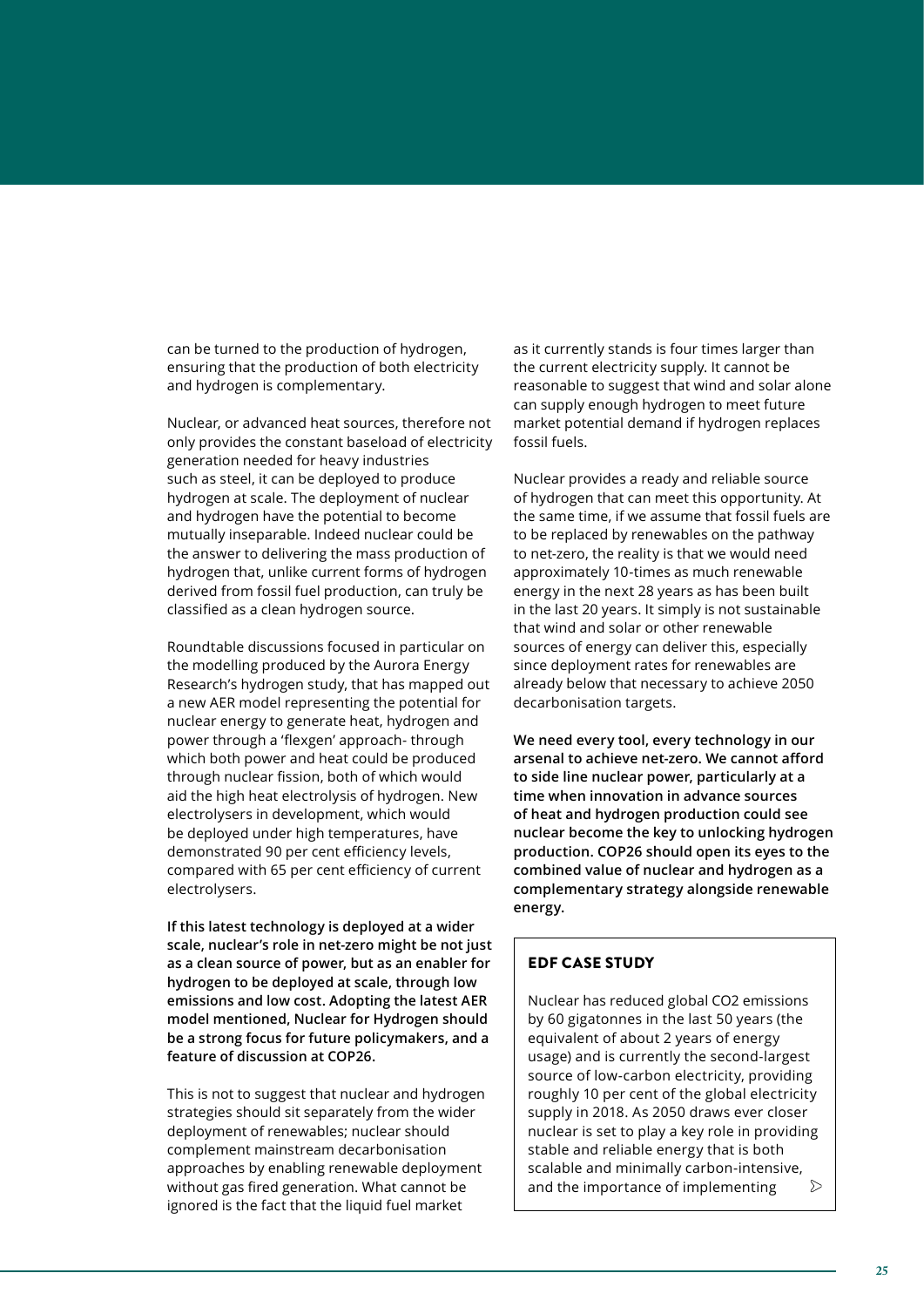nuclear in a forward-thinking manner is showcased in the EDF's plans for Hinkley C in Somerset.

One of the world's leading nuclear power providers, EDF is intimately involved in nuclear power in the UK, being the majority shareholder of Hinkley Point C and also running nearly every current nuclear power station in the country. The first new nuclear power station to be built in the UK in over 20 years, Hinkley Point C in Somerset will provide low-carbon electricity for roughly six million homes while creating 25,000 jobs and 1,000 apprenticeships. Simultaneously providing the impetus for a green transition and economic growth, its two EPR reactors will provide cleaner energy that will offset over nine million tonnes of carbon dioxide emissions a year - and will be designed to increase biodiversity and address issues with shorelines and wetlands.

However, while addressing issues with the surrounding environment and the immediate need for reliable clean energy are key elements of the Hinkley C project, so too is the education and training of the plant's operators. The plant will first launch as a single reactor, though a second is planned, in an intentional move that will look to drive down the second reactor's cost of training and human resources by reducing the skill gap. As such, Hinkley Point C will be created through sequenced development that utilises the infrastructure of the first reactor (and programs such as the Hinkley Connection adult skills program) to ease the second reactor's creation. It is a move that public and private sector leaders hope will engender a snowball effect within the UK's nuclear industry and could potentially establish a blueprint for drastically reducing the cost of building new lowcarbon energy infrastructure.

- Hinkley Point C's reactors will have a nameplate capacity of 3,260 MWe. This capacity will make Hinkley Point C competitive with some of the largest hydroelectric projects, despite the nameplate capacity being significantly smaller, as nuclear plants benefit from high capacity factors (nearly always >90 per cent).
- The large core of the EPR reactor means it uses 17 per cent less uranium than older technology.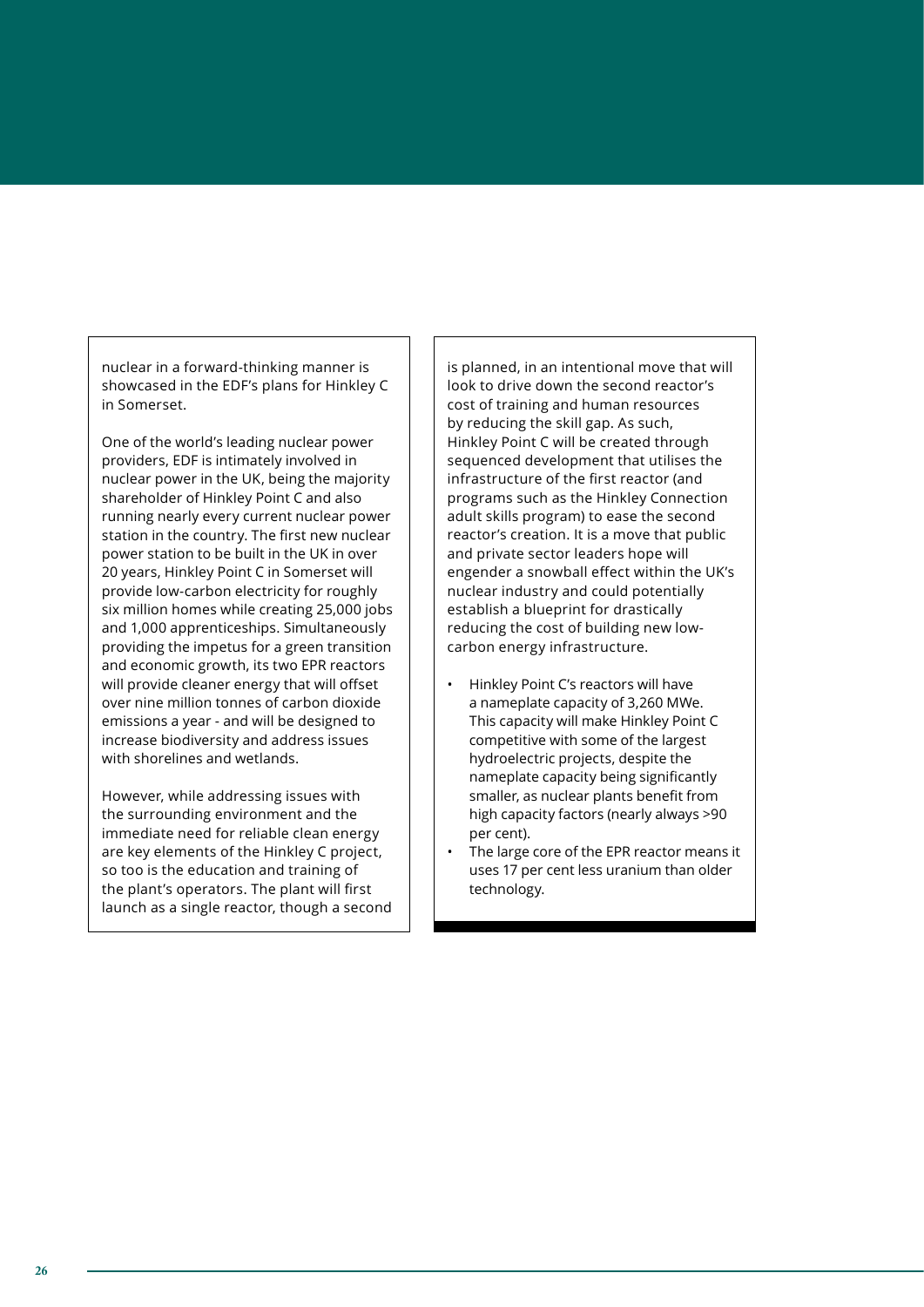## **Chapter Five**

## **CONCLUSION**

Ultimately, this Maximising COP26 Report reflects the need for an inclusive climate policy that recognises each country will decarbonise its economy starting at very different starting points from each other. We must listen and engage with those who, through no fault of their own, either work in high carbon industries, or live in high carbon countries. It is only by working with these communities and countries, that we will deliver the global outcomes which we all are seeking: real-terms reduction in carbon dioxide emissions, in real time.

Just as we need to take an inclusive approach to international climate dialogue, so too we must make an inclusive strategy that recognises the importance of every technology that can deliver clean energy. To prioritise one form of renewable technology over another risks at best slowing, at worst threatening, the pace of decarbonisation across the globe.

There has been, rightly, a strong focus on the potential that hydrogen has to offer hard to abate sectors in their decarbonisation journeys, particularly those which will be unable to do so by renewable electricity alone. This report highlights how different countries have adopted separate hydrogen strategies, yet are doing so to work with their emerging and growing economies, and not against them.

There is in addition a clear focus in this report on the importance that nuclear power must play as a source of clean energy, but also as a facilitator of other forms of clean energy such as hydrogen. At the same time, an approach that recognises that each country and community will be on their own separate journeys, depending on how invested their economies have been in technologies and energy sources of the past, is essential.

Low emissions technologies can aid the decarbonisation of both heavy industry and the energy grid, yet we must also seek to ensure that as coal is phased out, we manage this

transition by seeking to deliver real time carbon emissions reductions through adaptation of existing infrastructures- and not waiting simply for them to close in the distant future.

As we emerge from the Pandemic, political leadership will be vital in Glasgow for COP26. The issue of climate change cannot and will not be solved with only a small number of countries pulling their weight – this is a matter which every country has a role to play: from the United States, China, the United Kingdom to South Africa and Sri Lanka.

A united international goal of this magnitude is the challenge of our generation, and should we be successful it will be the responsibility of the generations to follow to maintain it. But we must reach a meaningful position first, while also avoiding empty political slogans. Much like running a business, we have a plan, and we have international pledges but currently we are lacking in leadership and accountability, hoping that each country acts in their own best interest.

We must be prepared to build back differently and put ourselves in the best situation to foster an environment which is both great for business and national standard of living, but also one that is environmentally sustainable and reduces carbon emissions. Democracies all over the world are rallying behind programs under the slogan "Build Back Better", and while the sentiment of this is commendable, we must face the realities that this 'rebuild' will entail.

It is therefore crucial that we objectively analyse and utilise every available technology at our disposal to reduce our carbon footprint. At present, our armoury is quite bare and susceptible to unprecedented energy pricing crunches, due in part to our reliance on solely wind and solar power as forms of 'sustainable' energy. While wind and solar power will be crucial moving forward, we must also recognise that their availability is limited to when there is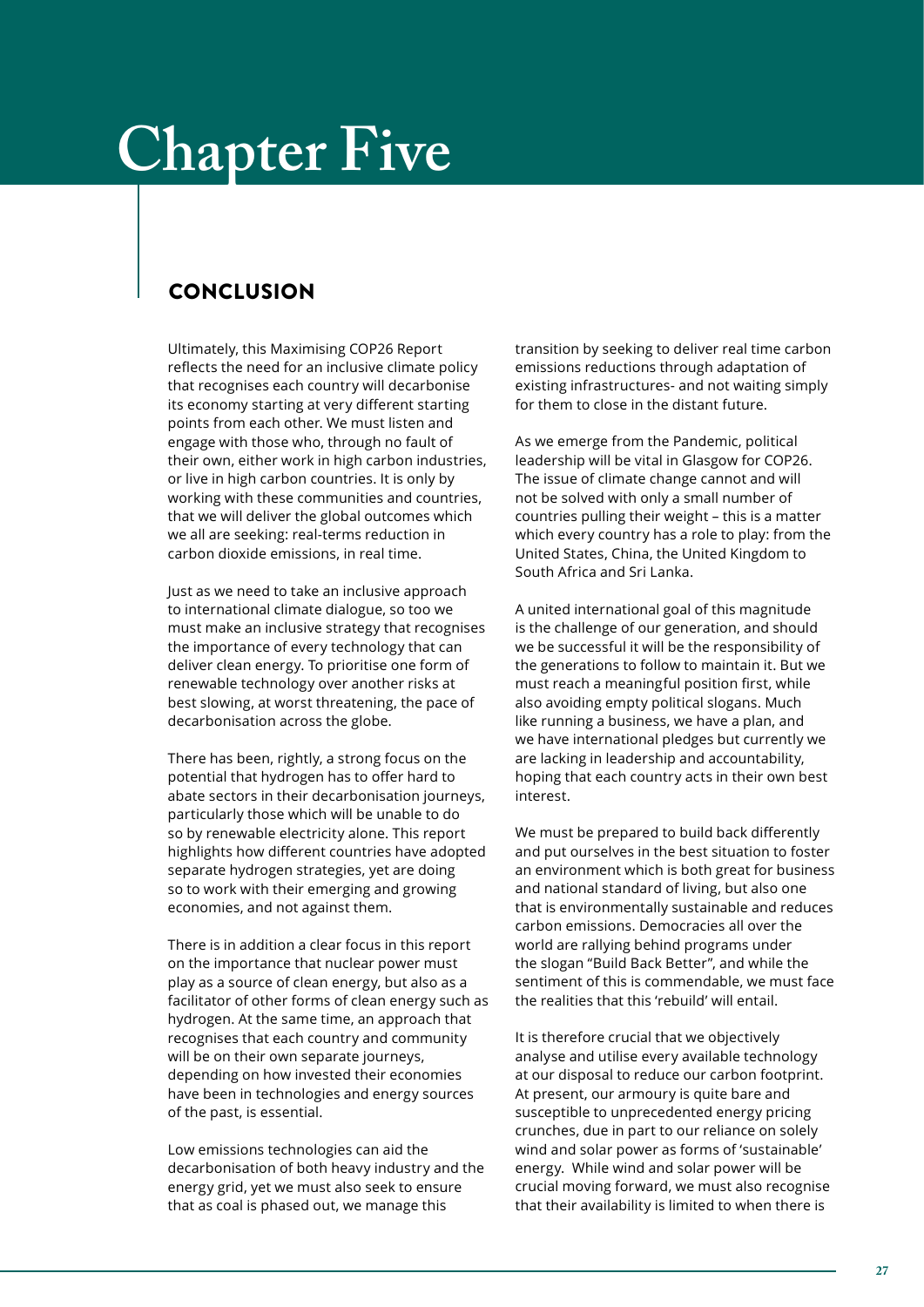sufficient wind or during the light-shining days. To supplement the inherent shortcomings of these technologies, we must look to develop and deploy nuclear power, hydrogen power and carbon capture and underground storage technologies. Only through a multi-pronged approach can we stand a chance in the fight to reducing carbon emissions to the net-zero goal by 2050.

A new climate settlement is needed: one in which we utilise all forms of technology, and one in which we do not seek to divide nations. It must be a settlement that also prioritises

the present over the distant future: annual emissions reductions should take priority over distant net-zero commitments.

If we are to maximise COP26, we need to take every country with us, and to take up all forms of technology that can aid decarbonisation now— delivering real time and real-world results. As T.S.Eliot once wrote, we cannot waste our time "dreaming of systems so perfect that no one will need to be good". We can act now, if we accept that we must deliver for all countries, accepting in good faith that we cannot make the perfect the enemy of the good.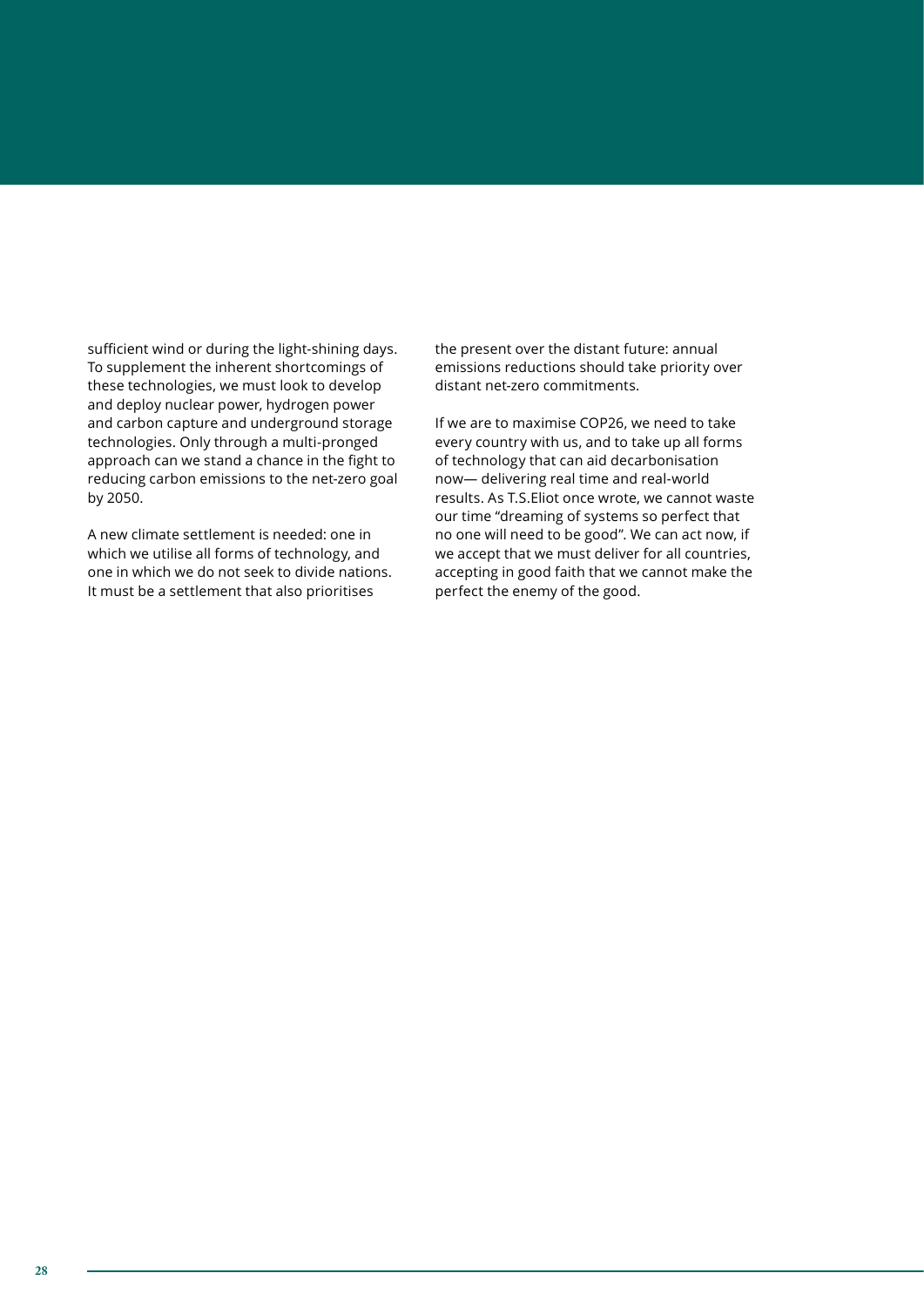# **Appendix**

## ROUNDTABLE PARTICIPANTS

PPP is grateful to the below participants who gave the time at the following roundtables

### INNOVATING FOR NET-ZERO: LOW EMISSIONS TECHNOLOGIES – HELD ON 7TH SEPTEMBER 2021

#### **Webinar led by:**

- H.E. The Hon. George Brandis QC, The High Commissioner of The Commonwealth of Australia to the UK
- Dr Alan Finkel AO, Special Advisor to The Government of Australia on Low Emissions Technologies
- Anthony Johnson, Partner, Ashurst LLP

#### **Participants:**

- (Chair) The Rt Hon Amber Rudd, Deputy Chair, Public Policy Projects
- The Rt Hon Chris Skidmore MP, former UK Minister for Science, Innovation and Universities H.E.
- The Hon. George Brandis QC, High Commissioner of Australia to the UK
- Dr Alan Finkel AO, Special Advisor to the Australian Government on Low Emissions Technology
- Hideo Suzuki, Managing Executive Officer, Nippon Steel
- Guy Desai, Managing Director, CIBC Capital Markets
- Jeff Lynn, Partner, Ashurst LLP
- Peter Godfrey, Managing Director, The Energy Institute
- David McCredie, Chief Executive Officer, Australian British Chamber of Commerce

## TRANSITIONING TO GREEN: HYDROGEN ROUNDTABLE – HELD ON 27TH OCTOBER 2021

#### **Webinar led by:**

- H.E. Mrs Linda Scott, High Commissioner of Namibia to the UK
- James Mynupe, National Hydrogen Spokesperson of Namibia
- Charlotte Fenton, Deputy British High Commissioner to Namibia

#### **Participants:**

- (Chair) The Rt Hon Amber Rudd, Deputy Chair, Public Policy Projects
- The Rt Hon Chris Skidmore MP, former UK Minister for Science, Innovation and Universities; Director of Policy, Public Policy Projects
- The Rt Hon Claire O'Neill, Managing Director, World Business Council for Sustainable Development; Senior Advisor, Public Policy Projects
- Dr Dean Bialek, Head, International Politics Unit, COP26 Climate Champions Team
- H.E. Mr David Gallagher, Ambassador of Chile to the United Kingdom
- H.E. Mr Abdesselam Aboudrar, Ambassador of The Kingdom of Morocco to the United Kingdom
- James Mynupe, Economic Advisor to the President of Namibia; Namibia's National Hydrogen Spokesperson
- James Patterson, Vice-President, Green Hydrogen, British Petroleum
- Dr Uwe Remme, Head of Hydrogen and Alternative Fuels, International Energy Agency
- Allan Baker, Global Head of Power, Societe Generale
- Brett Ryan, Hydrogen Technical Principal Consultant, Gemserv
- Nick Wayth, Chief Executive Officer, Energy Institute
- Daria Nochevnik, Director of Policy, Hydrogen Council
- Massimo Giachino, Head of OPC Risk Engineering Services, Swiss Re
- Nick Ash, Associate Director, Arup
- Caroline Amblard, Manager, Hydrogen Pathfinder, World Business Council for Sustainable Development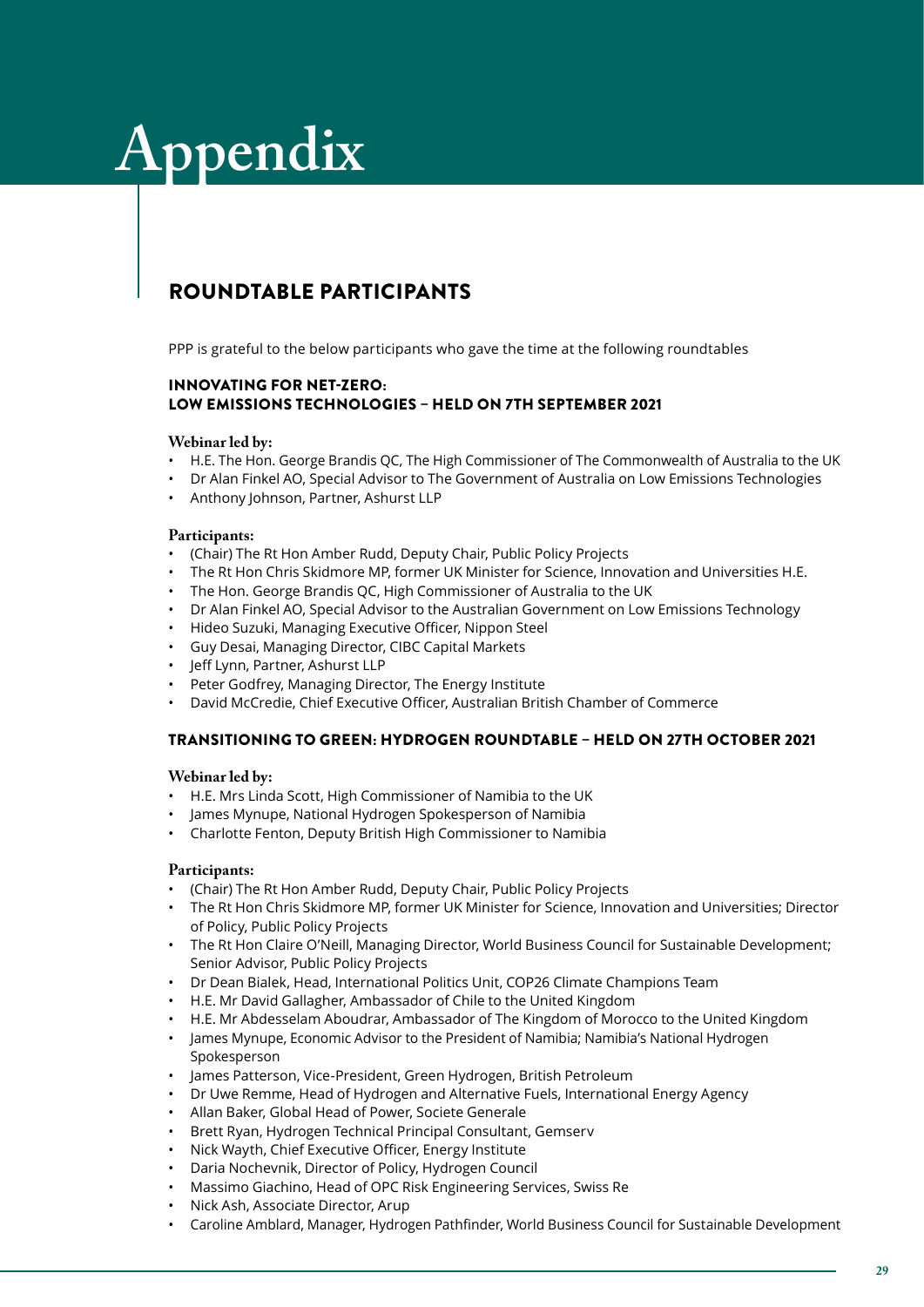# **Appendix**

## ROUNDTABLE PARTICIPANTS

### POWERING THE WORLD IN 2050: NUCLEAR ROUNDTABLE HELD ON 29TH JUNE 2021

### **Webinar led by:**

- H.E. Ms Catherine Colonna, Ambassador of The Republic of France to the UK
- Simone Rossi, CEO, EDF Energy

### **Participants:**

- (Chair) The Rt Hon Amber Rudd, Deputy Chair, Public Policy Projects
- The Rt Hon Claire Perry O'Neill, Senior Advisor, Public Policy Projects
- Alain Kilajian, Youth Ambassador, One Young World
- Boris Schucht, CEO, URENCO
- Paul Spence, Director for Strategy, EDF
- Kirsty Gogan, Executive Director, Energy for Humanity
- Tom Greatrex, CEO, Nuclear Industry Association
- Keisuke Sadamori, Director of Energy Markets and Security, International Energy Agency
- The Baroness Worthington, Founder, Quadrature Climate Foundation
- Duncan Burt, COP26 Director, National Grid Group
- Emily Gosden, Energy Editor, The Times
- Jennifer Gordon, Managing Editor and Senior Fellow, Atlantic Council
- Pierre-Yves Cordier, Nuclear Counsellor, Embassy of The French Republic to the UK
- Andrea Waldman Lockwood, Deputy Assistant Secretary for Europe, Eurasia, Africa and the Middle East, US Department of Energy
- Tomasz Nowacki, Director of the Nuclear Energy Department of the Ministry of Climate and Environment, Poland
- Kentaro Funaki, Executive Director, Japan Atomic Energy Agency
- Professor Kamal J. Araj, Deputy Chairman, Jordanian Atomic Energy Commission
- Prof. Dr. Amged El-Wakeel, Nuclear Power Plants Authority, Egypt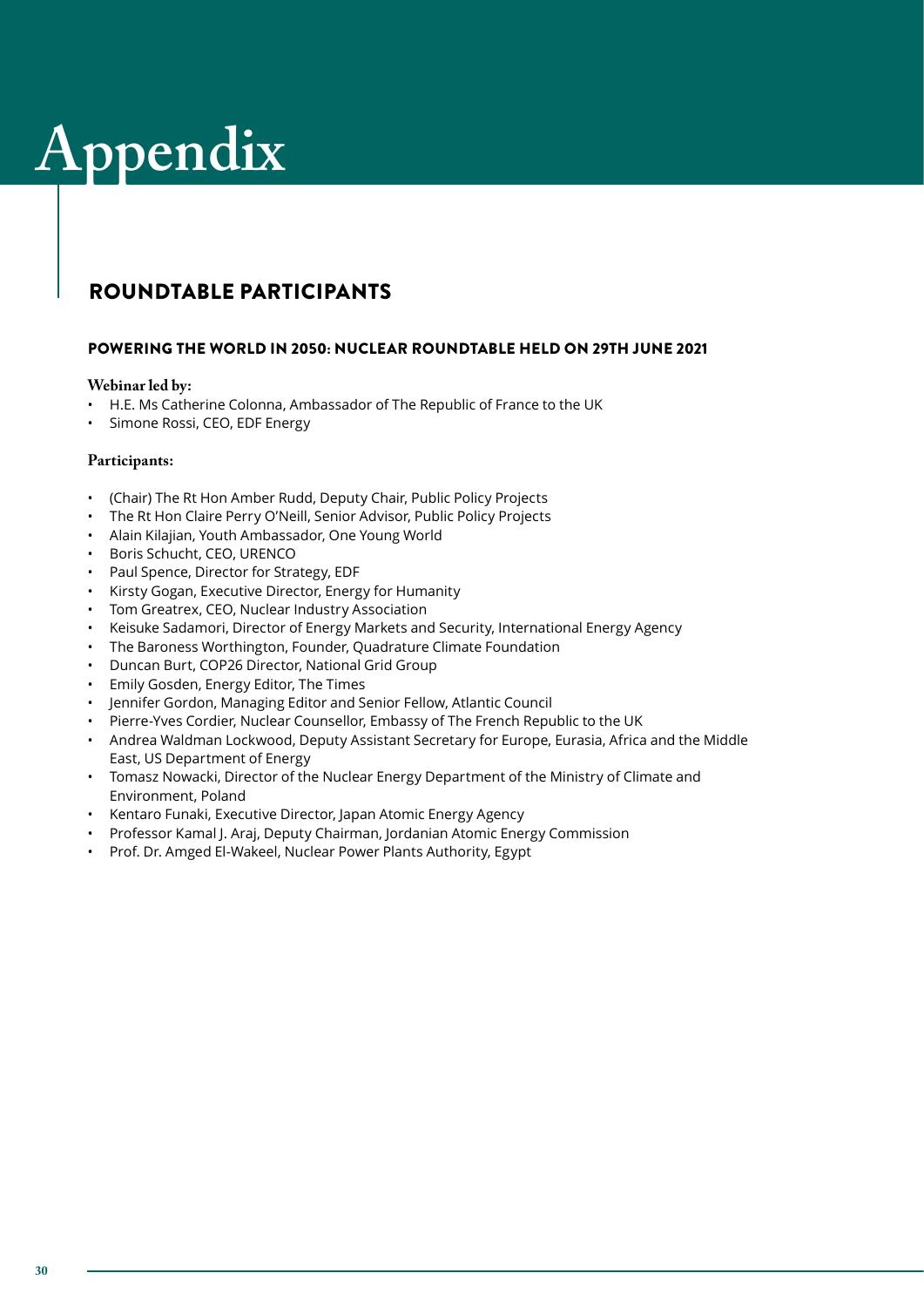## **Sources**

## REFERENCES

- 1. Mavrokefalidis, Dimitris, Energy Live News, "China 'built over three times as much coal plant capacity as the rest of the world in 2020'", 4/2/21, link
- https://www.unep.org/news-and-stories/press-release/ updated-climate-commitments-ahead-cop26-summit-fall-farshort-net
- 3. https://www.reuters.com/article/us-france-nuclear-accidents-idUSTRE78B59J20110912
- 4. https://www.energylivenews.com/2021/05/14/shutting-downnuclear-plants-risks-greatest-loss-of-clean-power-in-history/
- 5. https://www.theengineer.co.uk/hitachi-nuclear-power-projects-wylfa-horizon/
- 6. https://www.bbc.co.uk/news/uk-wales-politics-58763510
- 7. https://www.cityam.com/china-shut-out-of-uk-nuclear-plansas-kwarteng-sets-out-funding-bill/
- 8. https://cnpp.iaea.org/countryprofiles/Russia/Russia.htm
- 9. https://www.world-nuclear.org/information-library/country-profiles/countries-o-s/russia-nuclear-power.aspx
- 10. https://www.neimagazine.com/news/newsrussias-aem-technologies-to-invest-heavily-in-expansion-and-upgrades-8869334
- 11. https://www.iaea.org/newscenter/news/frances-efficiency-inthe-nuclear-fuel-cycle-what-can-oui-learn
- 12. https://www.msn.com/en-us/news/personalfinance/ cigeo-deep-geological-storage-facility-for-radioactive-waste/ vi-AAOvS3z
- 13. https://namrc.co.uk/intelligence/smr/
- 14. https://www.theengineer.co.uk/government-htgrs-advanced-modular-reactor-amr/
- 15. https://www.gov.uk/government/news/40-million-to-kickstart-next-gen-nuclear-technology
- 16. https://assets.publishing.service.gov.uk/government/uploads/ system/uploads/attachment\_data/file/1006752/niro-217-r-01 issue-1-technical-assessment-of-amrs.pdf pg 12
- 17. https://www.theengineer.co.uk/government-htgrs-advanced-modular-reactor-amr/
- 18. https://www.bbc.co.uk/news/uk-england-somerset-58724732
- 19. https://www.ebrd.com/news/2021/how-green-hydrogen-could-power-tomorrows-industry-.html
- 20. https://www.ebrd.com/news/2021/how-green-hydrogen-could-power-tomorrows-industry-.html
- 21. https://www.urenco.com/news/global/2021/independentstudy-on-hydrogen-production-shows-using-nuclear-will-cutcosts-and-emissions
- 22. https://www.hybritdevelopment.se/en/a-fossil-free-future/
- 23. https://www.gov.uk/government/publications/the-ten-pointplan-for-a-green-industrial-revolution/title#point-2-drivingthe-growth-of-low-carbon-hydrogen
- 24. https://research.euro.savills.co.uk/united-kingdom/to-publish/ pdfs/savills-crosssector-.pdf
- 25. https://www.burges-salmon.com/news-and-insight/legal-updates/energy-power-utilities/the-role-of-green-hydrogen-inuk-power-generation
- 26. https://www.wsp.com/en-DE/insights/embracing-green-hydrogen-an-opportunity-for-transforming-the-oil-and-gas-sector
- 27. https://www.ebrd.com/news/2020/is-green-hydrogen-the-sustainable-fuel-of-the-future-.html
- 28. https://www.industry.gov.au/data-and-publications/australias-long-term-emissions-reduction-plan
- 29. https://www.miningweekly.com/article/australian-miners-accelerate-green-investment-amid-net-zero-flurry-2021-08-13/ rep\_id:3650
- 30. https://reneweconomy.com.au/arena-to-get-1-4-billion-as-coalition-channels-funds-to-ccs-hydrogen-and-pubs-20675/
- 31. https://www.ga.gov.au/scientific-topics/energy/overview
- 32. https://www.world-nuclear.org/information-library/country-profiles/countries-a-f/appendices/australia-s-electricity. aspx
- 33. https://australiainstitute.org.au/wp-content/uploads/2021/09/ NEEA-Report-September-2021-WEB.pdf
- 34. https://arena.gov.au/assets/2021/08/bp-ghd-renewable-hydrogen-and-ammonia-feasibility-study.pdf
- 35. https://www.mol.co.jp/en/pr/2021/21065.html
- 36. https://reneweconomy.com.au/origin-eyes-huge-townsvillegreen-hydrogen-project-five-big-battery-options-15116/
- 37. https://asianrehub.com/
- 38. https://www.world-energy.org/article/17683.html
- 39. https://www.nampower.com.na/Page.aspx?p=182
- 40. https://www.weforum.org/agenda/2021/10/namibia-is-positioned-to-become-the-renewable-energy-hub-of-africa/
- 41. https://www.evwind.es/2020/03/03/namibia-to-construct-4 wind-power-plants/73896
- 42. https://powerafrica.medium.com/major-milestone-agreementreached-for-mega-solar-in-southern-africa-b9b419429944
- 43. https://www.bmbf.de/bmbf/shareddocs/pressemitteilungen/ de/2021/08/172\_namibia\_eng.pdf?\_\_blob=publicationFile&v=1
- 44. https://www.wfw.com/articles/the-german-hydrogen-strategy/
- 45. https://www4.unfccc.int/sites/ndcstaging/PublishedDocuments/Namibia%20First/Namibia%27s%20Updated%20 NDC\_%20FINAL%2025%20July%202021.pdf
- 46. https://www.atlanticcouncil.org/event/a-green-hydrogen-hubfor-africa/
- 47. https://www.reuters.com/business/cop/saudi-arabia-targetsnet-zero-emissions-by-2060-crown-prince-says-2021-10-23/
- 48. https://www.saudigreeninitiative.org/about-saudi-green-initiative/
- 49. https://ampvideo.bnnbloomberg.ca/saudi-arabia-s-bold-planto-rule-the-700-billion-hydrogen-market-1.1573265.amp.html
- 50. https://www.bbc.co.uk/news/world-middle-east-58955584 51. https://www.ft.com/content/399f3cb5-2256-4f3c-9443-
- 48ee18263d41 52. https://www.bloomberg.com/news/articles/2021-10-25/saudi-
- crown-prince-says-climate-goals-to-boost-mideast-economies
- 53. https://www.aljazeera.com/economy/2021/10/25/saudi-arabiato-set-up-investment-fund-for-carbon-capture
- 54. https://www.bloomberg.com/news/articles/2021-06-30/saudiarabia-wants-to-freeze-carbon-to-cut-emissions-from-power
- 55. https://www.reuters.com/article/thyssenkrupp-hydrogen-saudi-arabia-idUKKBN28Q25R
- 56. https://www.worldoil.com/news/2021/3/5/saudi-arabia-takessteps-to-lead-the-700b-global-hydrogen-market
- 57. https://ampvideo.bnnbloomberg.ca/saudi-arabia-s-bold-planto-rule-the-700-billion-hydrogen-market-1.1573265.amp.html